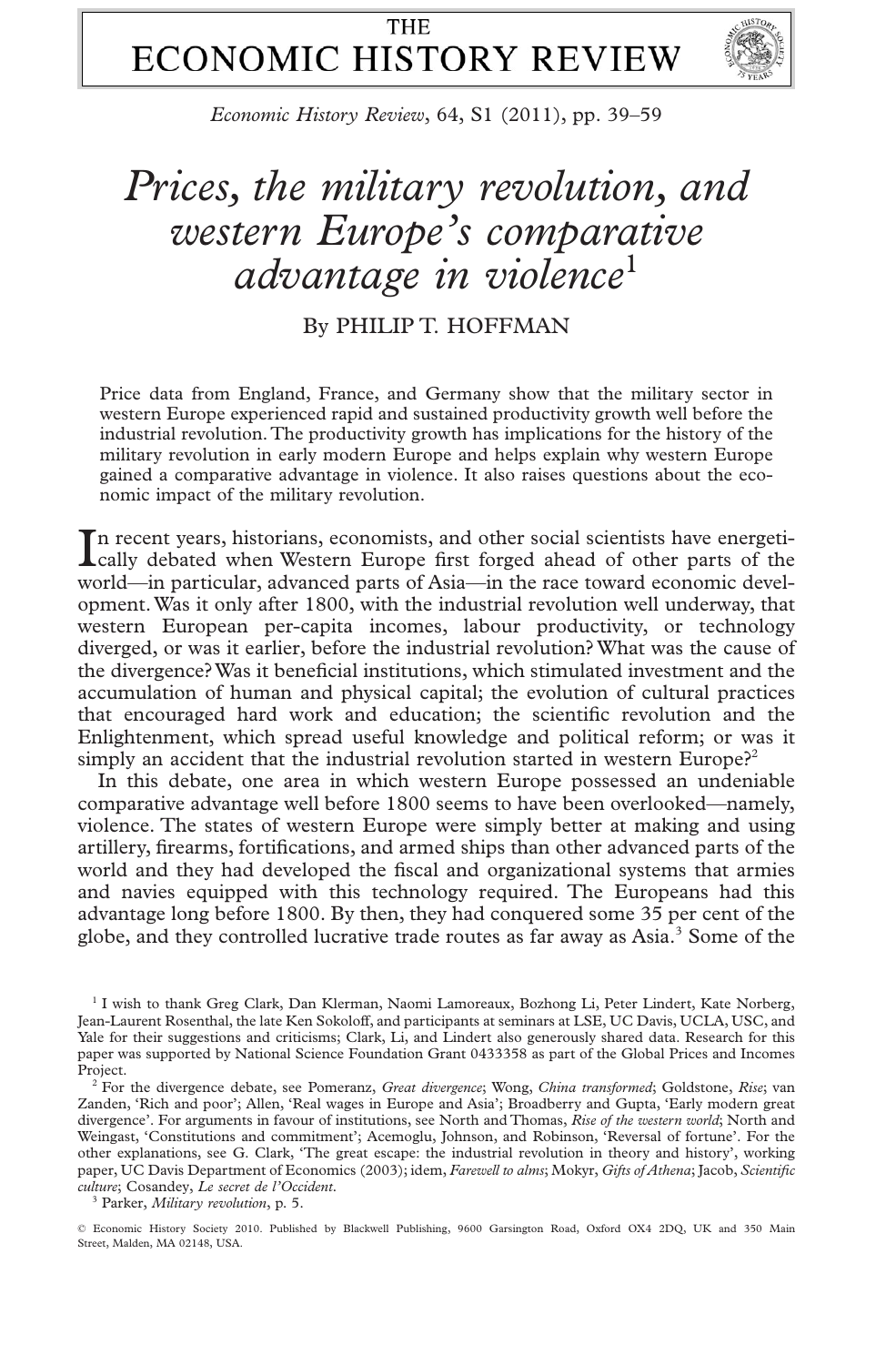land they subjugated had come into their hands because of new diseases that they introduced into vulnerable populations, and in these instances—in the Americas in particular—their advantage was not military, but biological.4 Nevertheless, other inhabitants of densely populated parts of Eurasia would have had the same biological edge. Why was it therefore the western Europeans who took over the Americas, and not the Chinese or the Japanese?

The history of conquest is not the only evidence for western Europe's military advantage before 1800. States elsewhere—China, Japan, and the Ottoman Empire—certainly possessed firearms or ships equipped with artillery, but by the late seventeenth century, if not before, nearly all of them had fallen behind in using this technology.The case of the Ottoman Empire is illustrative.There the military gap may reach back as far as 1572, when Venetian cannon founders judged that guns captured during the naval battle at Lepanto were simply not worth reusing. The Ottoman cannons had to be melted down, and new metal had to be added to the mixture, because 'the material is of such poor quality'.<sup>5</sup> At a time when the high cost of manufactured goods meant everything was salvaged—even clothing from fallen comrades—that amounts to strong evidence from revealed preference about how much better western European weapons had become. The history of trade and the migration of military experts points in the same direction. Although the Ottomans had a 'robust ordnance industry' and could threaten Vienna as late as 1683, they imported weapons from western Europe and often relied on the expertise of European military specialists.<sup>6</sup>

The Ottoman Empire was hardly exceptional. From the middle east to east Asia, experts from western Europe were hired throughout Asia to provide necessary help with gun making, tactics, and military organization. They ranged from renegade European gunfounders in the sixteenth century to Napoleonic officers in the early 1800s. In seventeenth-century China, even Jesuit missionaries were pressed into service to help the Chinese Emperor make better cannons. The evidence for western Europe's military prowess is so strong that it has even convinced some of the historians who argue against any divergence between western Europe and advanced areas of China before 1800. Although they would argue that western Europe was not wealthier or more developed than rich areas of China, they would acknowledge that its military technology was more advanced.<sup>7</sup>

The evidence is thus fairly clear, but it is nonetheless surprising that western Europe had come to dominate the technology of gunpowder weapons so early. Firearms and gunpowder, after all, had originated in China and spread throughout Eurasia. States outside western Europe possessed these revolutionary weapons and did become, at least for a while, proficient at manufacturing or exploiting the new military technology. The Ottomans, for instance, long made high-quality artillery—perhaps as late as the 1700s. The Japanese discovered, some 20 years earlier than western Europeans, the key tactical innovation (volley fire) that allowed infantry soldiers with slow loading muskets to maintain a nearly continu-

<sup>4</sup> Diamond, *Guns, germs, and steel*.

<sup>5</sup> Mallett and Hale, *Military organization*, p. 400.

<sup>6</sup> See Heywood, 'Activities'; idem, 'Notes'; Parry, 'Materials of war'; Inalcik, 'Socio-political effects'; Parker, *Military revolution*, pp. 87–9, 126–9, 73–5; Chase, *Firearms*, pp. 2, 97–8; Agoston, *Guns for the sultan*, pp. 10–12 (the source of the quotation about the ordnance industry), 193–4.

<sup>7</sup> Pomeranz, *Great divergence*, pp. 199–200; Wong, *China transformed*, pp. 89–90.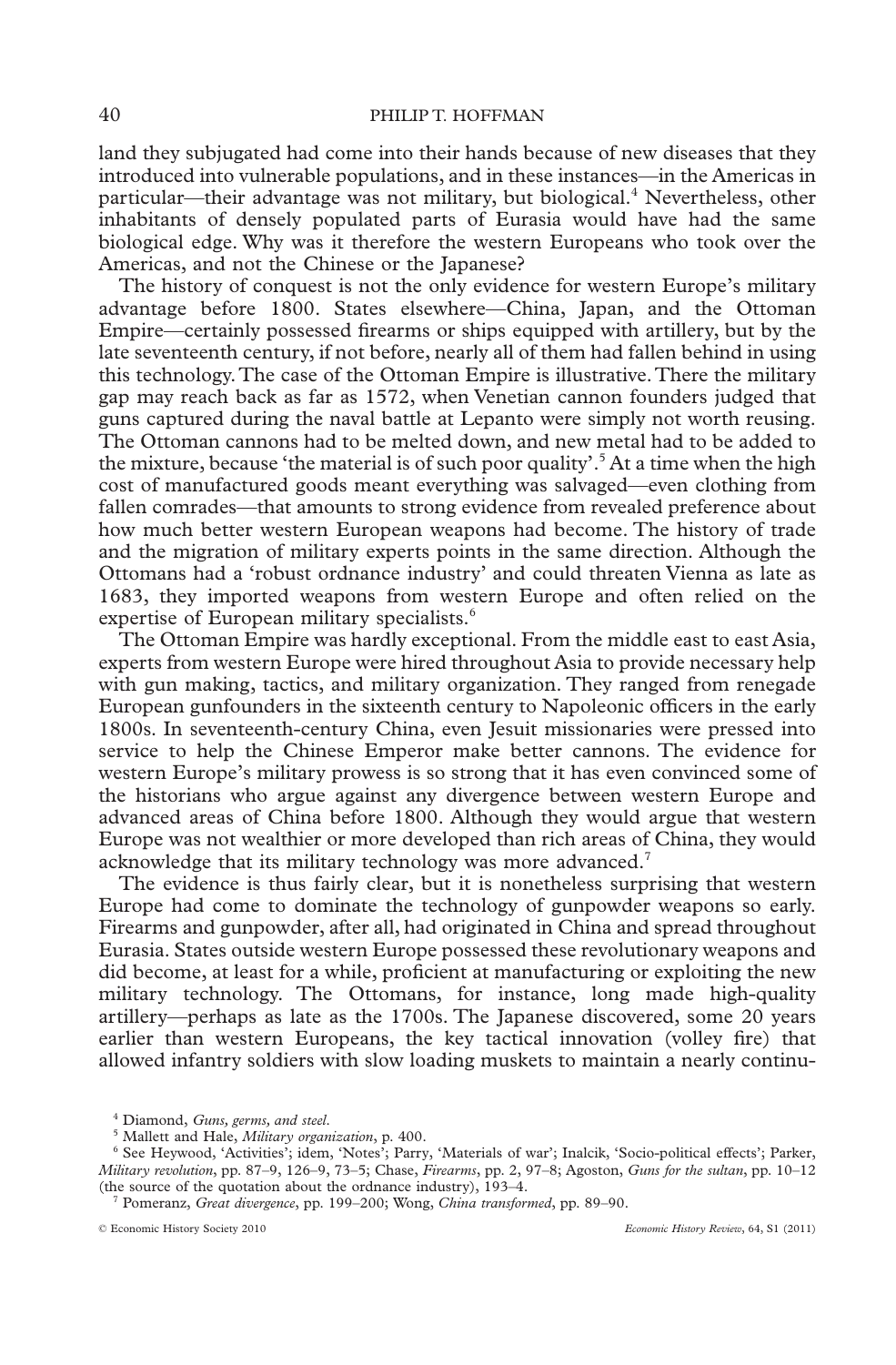ous round of fire.<sup>8</sup> Yet by the late seventeenth century, if not before, Chinese, Japanese, and Ottoman military technology and tactics all lagged behind what could be found in western Europe.<sup>9</sup>

Why did these other powerful states fall behind? Apart from Cipolla's pioneering effort some 40 years ago, economic historians have not paid much attention to this question.10 Western Europe's advances in military tactics and technology have certainly attracted a number of talented military historians and historians of technology, but their work ignores the economics, even though they acknowledge that the cost of weapons fell.<sup>11</sup> What happens if we examine the political economy of the military revolution and look in particular at prices of military goods? What do they tell us about western Europe's growing military strength?

The price data, it turns out, offer some novel insights into the debates military and technological historians have had over the nature of the military revolution. They also carry the startling implication that Europe's military sector could maintain productivity growth for centuries, a feat virtually unknown elsewhere in pre-industrial economies. The sustained productivity growth has important economic implications for the role that the military played—for better and for worse—in European economies. It also gives us a deeper understanding of why Europeans came to dominate gunpowder technology and why they—and not the Chinese, Japanese, or Ottomans—were the ones who ultimately conquered the world. To be sure, there was more to the European conquests than technological prowess.The ability to fund and manage military ventures played a significant role, as did historical accidents and the nature of the enemies confronting countries outside of Europe.<sup>12</sup> Improved military technology was thus part of a larger process, alongside better fiscal systems and military organization; focusing on the technology cannot mean believing that it alone accounts for Europe's rise to power.Yet it was nonetheless extremely important. It helped Europeans wage war in faraway places without sending armies abroad, and it made the military arguably the most dynamic sector of Europe's pre-industrial economy, provided we set aside (at least temporarily) all the harm that the fighting did.

I

Suppose that we confine ourselves to examining the cost of producing the new weapons that played a key role in the military revolution—artillery, handguns, and gunpowder. Again, there were other factors involved, but for the moment we will consider the technology alone. The question then is whether the cost curves for

<sup>8</sup> With volley fire, infantrymen were trained to line up in long rows.The first row would fire their muskets, and while they were reloading, the rows behind them would advance to the front and take their place on the firing line. For volley fire in Europe and Japan, see Parker, *Military revolution*, pp. 18–19, 140–1.

<sup>9</sup> Agoston, *Guns for the sultan*, pp. 10–12, 193–4, argues that the European technological superiority was minimal, at least until the late seventeenth century, but he does admit that it was 'European military experts who sold their expertise to the Ottomans and not vice versa' (p. 193).

<sup>10</sup> Cipolla, *Guns, sails and empires*.

<sup>11</sup> In his detailed study of gunpowder technology, for example, Hall focuses on the big breakthroughs and downplays all sorts of steady improvements in the late sixteenth and seventeenth centuries that would interest an economist. In Hall's words, these steady improvements 'made gunpowder and firearms cheaper, easier to produce, and still more readily available than ever before, but they did little or nothing to alter the basic characteristics of the guns themselves'; Hall, *Weapons and warfare*, p. 215.

<sup>12</sup> For a careful account of all the other forces that played into the European conquest, see Black, *War and the world*.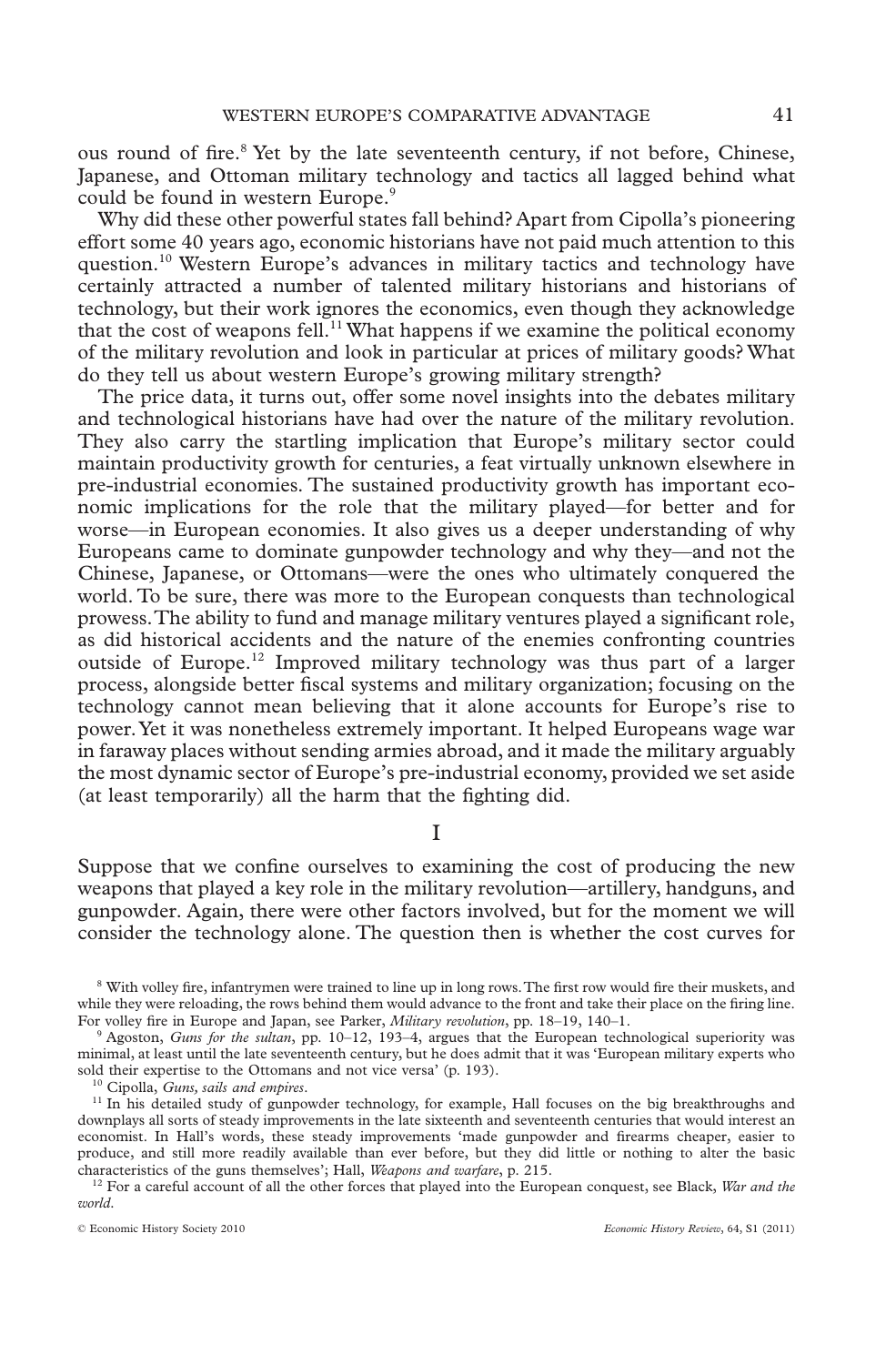#### 42 PHILIP T. HOFFMAN

producing these new military goods were declining, once we take into account changes in other prices. If the cost curves were shifting down, then the production functions for the weapons were moving out, and total factor productivity was increasing.

This sort of exercise certainly has its limits and is probably biased against finding any productivity growth.To begin with, it is likely to underestimate the magnitude of the military revolution. Ideally, we should be measuring the cost of attaining a given level of military effectiveness, but we are instead simply gauging the cost of producing certain military products, and only doing that once the products are available for sale in sufficient numbers to leave a historical record. Restricting our attention to the products also leaves out tactical innovations, better training, and (as we have already mentioned) improvements in provisioning armies and navies and in raising money to pay for military operations. Moreover, by omitting advances in ship construction, seaborne strategy, and maritime forces' ability to fight around the globe and in bad weather, it glosses over most of naval warfare, where western Europe's comparative advantage was probably greatest. Similarly, waiting until prices appear in the historical records is likely to omit the initial gains in productivity from learning by doing when the weapons were first introduced, but before sales and cost estimates left much of a trace in the archives.

In an ideal world, we could put together a long, homogenous series of prices for artillery, handguns, gunpowder, and the relevant factors of production in countries across the world. Unfortunately, that is not possible, in large part because prices for military goods—guns in particular—are hard to come by.<sup>13</sup> However, we do at least have somewhat fragmentary price data from England, France, and (for a smaller number of observations) Germany.

What then do the price data for artillery, handguns, and gunpowder from these countries tell us? The prices, despite their limitations, can in fact tell us a great deal, provided four assumptions hold: first, each of these military goods was each produced by cost minimizing firms that were small relative to the size of their markets; second, entry into these product markets was open; third, markets for the factors of production were competitive; and fourth, that the firms had U-shaped short-run average cost curves.

These are not unreasonable assumptions for England, France, and Germany, at least for the period covered by our prices. Factor markets were competitive, and weapons production in these countries was, for the most part, in the hands of a large number of small-scale contractors and independent craftsmen. Furthermore, entry into the weapons business did seem to be open, at least in the long run. Craftsmen and contractors moved their production from city to city and even entered the business from other fields or migrated from country to country.<sup>14</sup>

<sup>&</sup>lt;sup>13</sup> Although accounting records in Europe contain evidence about prices back into the late middle ages, there is not enough of it to construct homogenous, uninterrupted price series for weapons and gunpowder. The problems are similar for key factors of production such as iron, copper, and wood. In addition, it is almost impossible to find prices for all of these goods in exactly the same year.

<sup>&</sup>lt;sup>14</sup> For evidence supporting these assumptions, see Tout, 'Firearms in England'. This discusses the case of cannon making in late medieval England, the period for which we have prices (1382–1439). For English cannon making later, in the sixteenth century, see Rodger's discussion of the manufacture of naval artillery in his *Safeguard of the sea*, pp. 213–15, 225–6, 233. For cannon manufacturing in France during the period covered by our prices (1463–1785), see Bonaparte and Favé, *Etudes*; Contamine, 'Les industries de guerre'; Dubled, 'L'artillerie royale française'; Gaier, 'Le commerce des armes'; Gandilhon, *La politique économique*, pp. 195–215;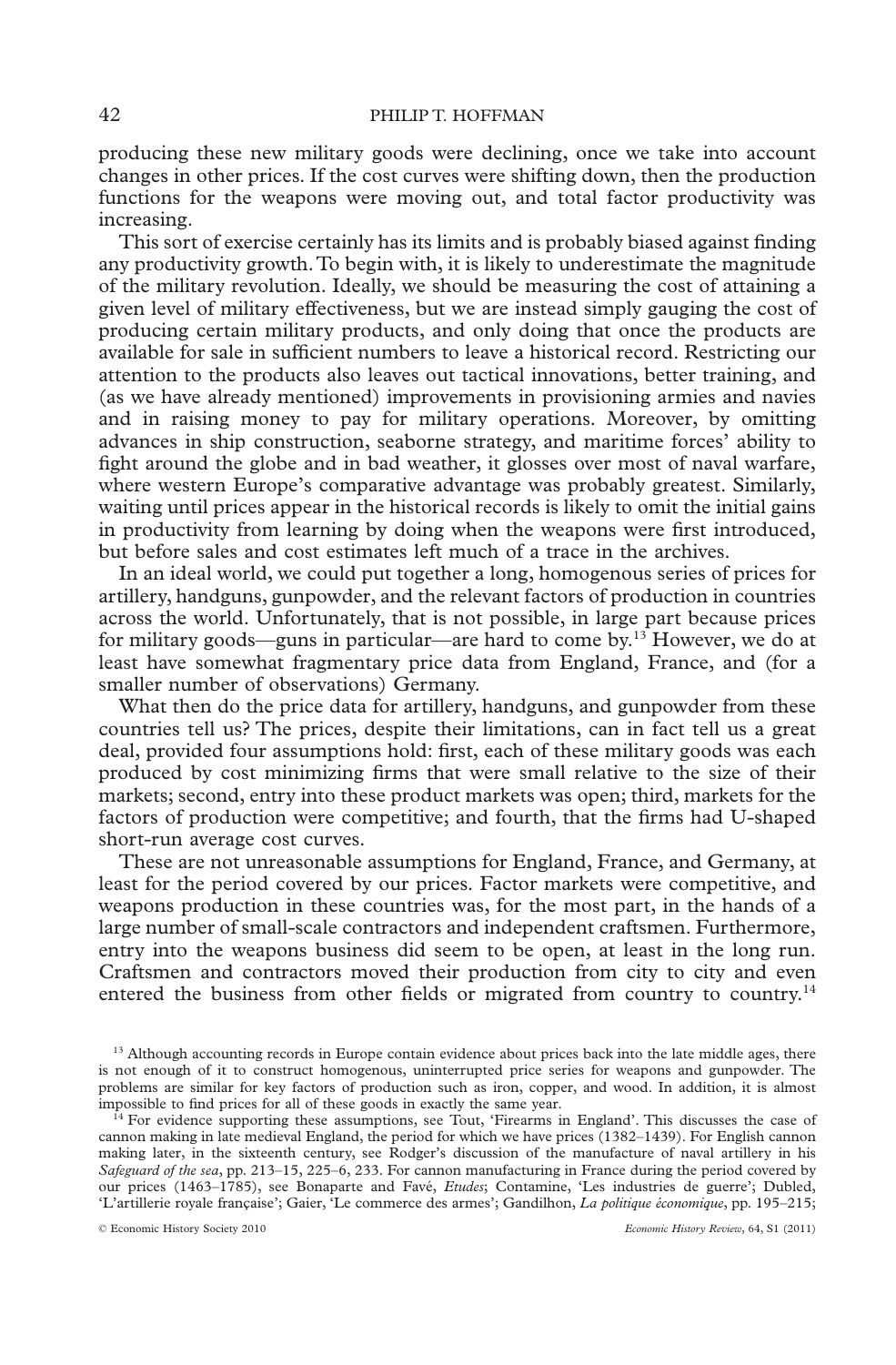While there were some signs of fleeting collusion or high prices in England and France when their rulers wanted to nurture the native arms industry, they seem to have been temporary, because major weapons buyers (this was true in particular of governments) would go elsewhere if they thought prices were high.15

One might still worry that guilds or long-term contracts might have violated these assumptions by creating monopolies or barriers to entry in the weapons industry. In 1631, for instance, Charles I granted English handgun makers a monopoly which required them to fix their prices.<sup>16</sup> The monopoly, if effective, would have limited entry, and if it later collapsed, prices of muskets and pistols might have declined over the period for which we have data (1620–78 for muskets, 1556–1706 for pistols) without any productivity growth at all, as monopoly profits evaporated. There is also reason to doubt the assumption about the small size of firms. At the end of Louis XIV's reign, the production of French military handguns was concentrated in centres such as Charleville and Saint Etienne, where entrepreneurs such as Maximilien Titon turned out some 600,000 flintlocks in the 1690s alone.<sup>17</sup>

Yet on closer inspection such worries seem overblown. In England, the handgun makers' monopoly was not effective, at least not initially. Muskets and pistols were easily imported, and village blacksmiths had no trouble making matchlocks, the most common muskets before the use of flintlocks spread in the middle of the seventeenth century. Imports were finally restricted in 1661–2, and the restrictions and skills needed to manufacture flintlocks might have made the gun makers' monopoly more effective in the late seventeenth century. But if so, then the prices of English handguns would simply be biased against finding productivity growth.<sup>18</sup> In France, handgun production remained in the hands of small-scale manufacturers, despite the importance of entrepreneurs such as Titon and centres such as Saint Etienne. Titon, it turns out, was actually a purchaser of guns, not a manufacturer, and he and the government's other suppliers bought the weapons from small-scale gun makers. In Saint Etienne itself, according to Diderot and

Peter, *L'artillerie*; Archives Nationales (hereafter AN), Paris, Marine D/3/34, 'Compte fonderie d'Indret'. For French muskets in the period of our prices (1475–1792), see Lenk, *Flintlock*; Blanchard, Contamine, Corvisier, Meyer, and Mollat du Jourdan, *Histoire militaire*, pp. 411–12; Diderot and d'Alembert, eds., *Encyclopédie*, s.v. 'Canon de fusil', vol. 2, pp. 615–17; and the collection of Old Regime laws in Jourdan, Isambert, and Decrusy, *Recueil général des anciennes lois françaises*, which contains no legislation restricting the manufacture of muskets or fusils. See Rathgen, *Das Geschütz*, for cannons and handguns in late medieval Germany and specifically Frankfurt, the source of our prices.There, although the cannon makers did belong to the guild of smiths, they practiced their craft as a free trade, moved about, and entered the field from a variety of different occupations, at least in the period of concern to us (1399–1431).

<sup>15</sup> Although the English Ordnance Board nurtured the iron gun founding industry in sixteenth-century England, the goal was lower prices for cannons. Similarly, French officials (as Peter, *L'artillerie*, pp. 41–2, shows) did detect occasional signs of collusion among cannon makers in a particular market, but their reaction was usually to see if prices were lower elsewhere.When in the late eighteenth century the French government sought to import English iron making technology for cannon production, it subsidized the cost of hiring an English expert (William Wilkinson) to help transfer the technology. However, the French government was also deeply concerned to minimize costs. It did not promise to buy any of the output, and if it did, it would only pay the lower of a fixed price and the lowest price demanded by other producers. The subsidized foundry ended up losing money at the price the government paid. See AN, Marine, D/3/34, 'Traité pour l'établissement de deux hauts fourneaux pres Montcenis', 1782.

<sup>16</sup> Malcolm, *Guns and violence*, p. 49.

<sup>17</sup> Blanchard et al., *Histoire militaire*, pp. 411–12.

<sup>18</sup> Held, *Age of firearms*, pp. 51, 86, 91–104; Lenk, *Flintlock*, p. 53; Malcolm, 'Charles II'; idem, 'Creation'; idem, *Guns and violence*, p. 49.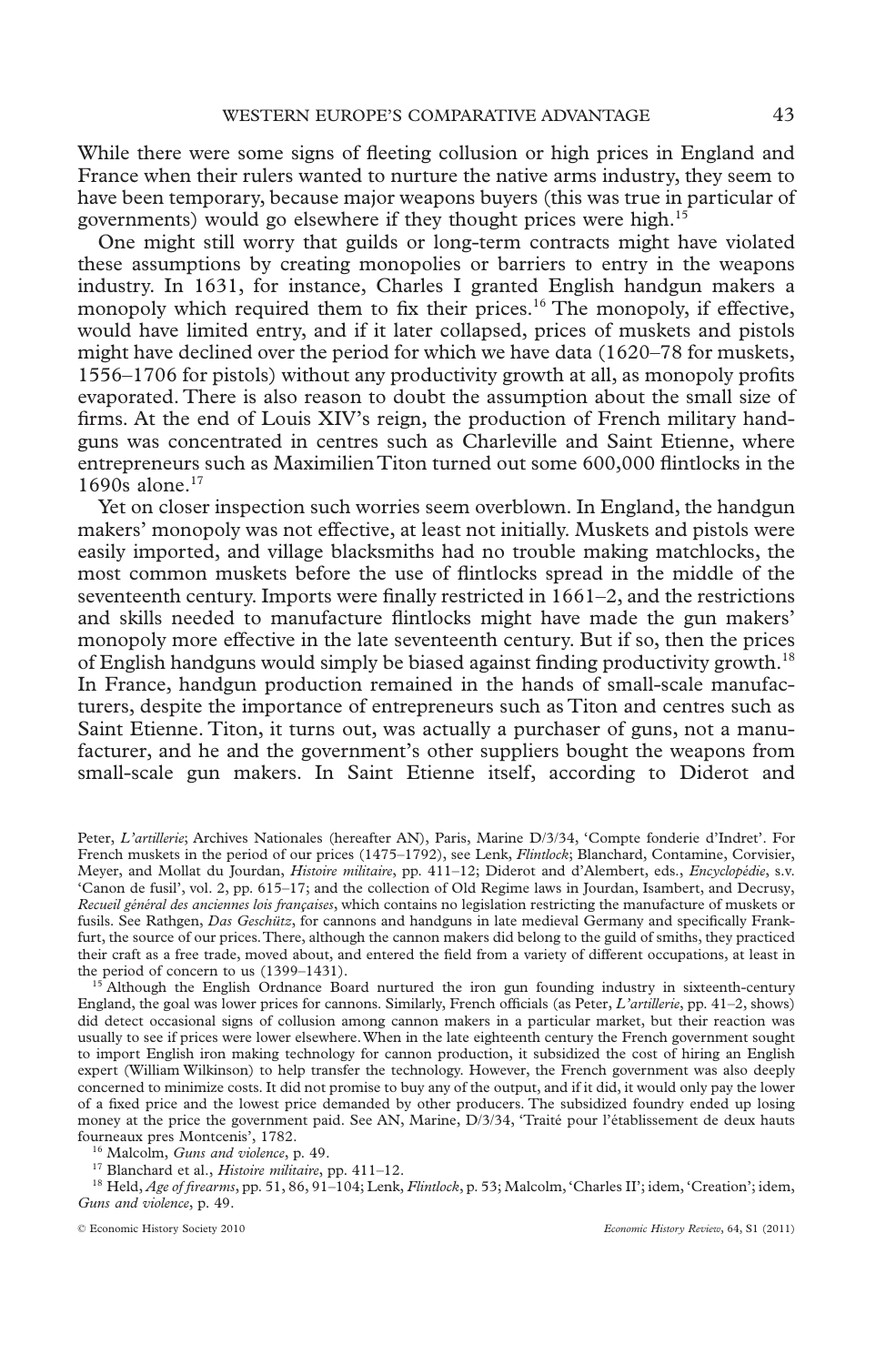d'Alembert's eighteenth-century *Encyclopédie*, the handgun industry was composed of a 'multitude' of workers so large 'that it can hardly be estimated' and by an equally sizeable number of factories.19 There were not just one or two large mills, and the small-scale producers moved in and out of Saint Etienne in search of the best sites for their workshops.

The assumptions—small-scale cost minimizing producers, open entry, and competitive factor markets—thus seem plausible, and the possible instances when they may fail to hold (early seventeenth-century England) will only bias the results against detecting productivity growth. Under these assumptions, it would have been difficult for weapons producers to collude, and free entry would have driven them to produce at minimum average cost. That would have been the outcome even if there had been a monopsonist buyer, such as the government (which in any case never happened, since there was always private demand for handguns and artillery in western Europe). The long-run industry supply curve would then be flat, and the price of producing the military goods would equal their marginal and average cost.We can then measure the rate of productivity growth by regressing the logarithm of the price *p* of the military good on the logarithms of the costs of the factors of production, with all costs and prices measured relative to the cost of one of the factors of production, such as skilled labour.<sup>20</sup> In other words,

$$
ln (p/w_0) = a - bt + s_1 ln (w_1/w_0) + ... + s_n ln (w_n/w_0) + u
$$
 (1)

where *a* is a constant,  $b > 0$  is the rate of total factor productivity growth, *u* is an error term,  $w_0$  is the skilled wage, and  $s_i$  and  $w_i$  are the factor shares and prices of factors of production other than labour.

Unfortunately, we can rarely run such a regression, because the grudging historical record yields few years blessed with prices both for the military good and for all the factors of production. However, we can at least calculate  $p/w_0$  for a large number of years and compare it with long-run averages of the relative prices  $w_1/w_0$ through  $w_n/w_0$ . If  $p/w_0$ , the relative price of military goods relative to skilled labour, falls more rapidly than the relative prices of the other factors of production, then we have evidence of total factor productivity growth in the military sector, and we can estimate how large the rate of productivity growth must have been.

One simple way to do that is to make an educated guess at the factor shares *si* which would leave only the regression coefficients *a* and *b* to be estimated. Indeed, if we regroup the terms  $s_i$  ln  $(w_i/w_0)$  on the left side of equation 1, we have

$$
ln(p/w_0) - s_1 ln(w_1/w_0) - \ldots - s_n ln(w_n/w_0) = a - bt + u \tag{2}
$$

The term on the left side of the inequality sign is simply an index of the price of the military good  $p$  relative to the costs of the factors of production, where these

<sup>19</sup> Blanchard et al., *Histoire militaire*, pp. 411–12; Diderot and d'Alembert, eds., *Encyclopédie*, s.v. 'Canon de fusil', vol. 2, pp. 615–17 (quotation); Peaucelle, 'Du concept d'interchangeabilité'.

 $20$  There are some minor technical assumptions involved here as well; for details, see P. T. Hoffman, 'Why is it that Europeans ended up conquering the rest of the globe? Prices, the military revolution, and western Europe's comparative advantage in violence', global price and income history working paper 3, URL http:// www.gpih.ucdavis.edu/files/Hoffman.pdf [accessed 11 March 2009], and more generally idem, *Growth*.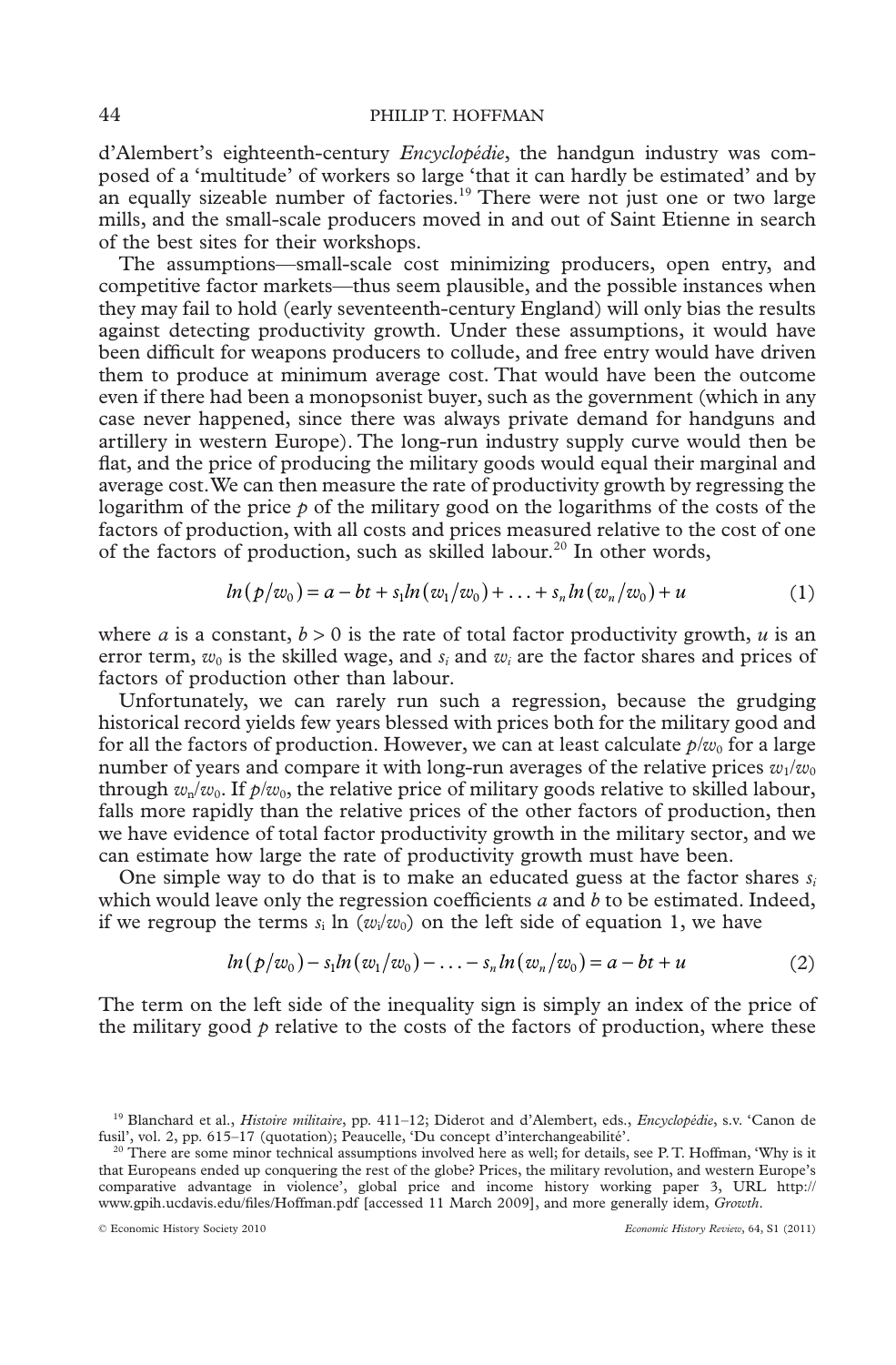|                |                            |                | Estimated total factor<br>productivity growth |             |        |       |                          |
|----------------|----------------------------|----------------|-----------------------------------------------|-------------|--------|-------|--------------------------|
| Weapon         | <i>Initial–final dates</i> | Skilled labour | Capital                                       | <i>Iron</i> | Copper | Wood  | (% per year/t-statistic) |
| France         |                            |                |                                               |             |        |       |                          |
| Artillery      | 1463-1785                  | 0.5            | 0.125                                         | 0.125       | 0.125  | 0.125 | 0.6/16.35                |
| <b>Muskets</b> | 1475-1792                  | 0.5            | 0.167                                         | 0.167       |        | 0.167 | 0.1/0.96                 |
| England        |                            |                |                                               |             |        |       |                          |
| Artillery      | 1382-1439                  | 0.5            |                                               | 0.25        |        | 0.25  | 1.4/5.37                 |
| <b>Muskets</b> | 1620-78                    | 0.5            | 0.167                                         | 0.167       |        | 0.167 | 0.6/2.48                 |
| Pistols        | 1556-1706                  | 0.5            | 0.167                                         | 0.167       |        | 0.167 | 0.8/4.08                 |

| Table 1. Estimated rates of total factor productivity growth from of an index of prices |  |  |  |  |
|-----------------------------------------------------------------------------------------|--|--|--|--|
| relative to the cost of the factors of production: English and French weapons           |  |  |  |  |

*Notes:* The estimates are based on regressions using equation (2); see the text for details. If lack of data excluded a factor from the regressions, no factor share is shown.

*Sources:* England: Beveridge, *Prices and wages* (prices of firewood); Clark, 'Cost of capital' (interest rates for artillery); G. Clark, 'The agricultural revolution and the industrial revolution: England, 1500–1912', working paper, University of California at Davis (hereafter UC Davis) Department of Economics (2002) (interest rates for muskets and pistols); Phelps Brown and Hopkins, 'Seven centuries', (building craftsmen's wages); Rogers, 'Military revolutions' (prices of artillery after 1388); Rogers and Rogers, *History of agriculture and prices* (prices of handguns, iron, and firewood); Tout, 'Firearms in England', (prices of artillery in 1382–8). France: AN, Marine D/3/34, 'Compte fonderie d'Indret' (artillery prices); d'Avenel, *Histoire économique* (artillery and musket prices); Guyot, 'Essai sur l'aisance' (prices of iron and fir planks); Levasseur, *Les prix* (mason's wages, copper prices, and iron prices); Nicollière-Teijeiro and Blanchard, *L'inventaire sommaire*, CC 93–5 (artillery prices); J. Bytherne, 'Livre de guerre', in Bibliothèque nationale (hereafter BN), Paris, fonds français 3,890 (artillery prices); BN, fonds français 2,068,'Prothocolle pour servir d'avertissement' (artillery prices).

The price of capital in both England and France is a rental price equal to  $(i + d)p$ , where *i* is the interest rate, *d* is the depreciation rate (set equal to 10 per cent annually), and  $p$  is the sales price of the capital good, which is assumed to be proportional to the skilled wage. For France, wages (for masons) are 25-year averages, as are the prices of iron, copper, and wood. The iron prices are Levasseur's, which are less reliable than Guyot's but have fewer gaps. Guyot's iron prices (and his accompanying skilled wages) would have yielded a faster rate of productivity growth. For England, prices of iron (wrought iron) and firewood (fagots) are 25-year averages. The interest rates used in calculating the price of capital for English artillery come from Clark's figures for rent charges in 'Cost of capital'. His figures are 50-year averages, and I have interpolated between 1351–1400 and 1451–1500 since Clark has no data for 1401–50. Here and in subsequent tables, the French artillery include canons, couleuvrines, serpentines, and *pieces de canon*. I used only those prices for which d'Avenel had converted the prices to francs per kilogram in order to avoid problems with different units of weight. Part of the lower cost of French cannons resulted from a shift in the seventeenth century from bronze to cast iron, which only cost 25–33 per cent as much per kilogram.The iron cannons did have to be heavier because they were more likely to explode, but even with the greater weight they only cost between a third or two-thirds as much as the equivalent bronze artillery. See Cipolla, *Guns, sails and empires*, p. 66, for details. Muskets in France included arquebuses, fusils, and mousquets; if the context made it clear that the mousquets or arquebuses were large calibre, they were excluded. I also excluded French and English handguns that were made for ornament or collection. As explained in the text, flintlocks, which appeared in the late seventeenth century, represent a qualitative improvement. Because they are included in the table, the productivity growth rates for muskets are underestimates.

costs are calculated from long-term averages.<sup>21</sup> We can then regress this index on time to estimate the rate of total factor productivity growth *b*, and we can vary our assumptions about the factor shares to ensure that our results are not simply a result of our guesses about the shares.

We have run such a regression for artillery and for handguns in late medieval and early modern England and France (table 1).The table is limited to one set of

 $21$  The expression on the left of the equality sign is just:

$$
\ln\bigl(p/((w_0\char' \hspace{-1pt}\cdot \hspace{-1pt} s_0)\ast (w_1\char' \hspace{-1pt}\cdot \hspace{-1pt} s_1)\ast \ldots \ast (w_n\char' \hspace{-1pt}\cdot \hspace{-1pt} s_n))\bigr)
$$

where  $s_0 = 1 - (s_1 + \ldots + s_n)$  is the factor share of labour and the factor shares  $s_i$  (for  $i > 1$ ) are positive numbers whose sum is less than 1. For the other assumptions involved, see Hoffman, 'Europeans' (see above, n. 20).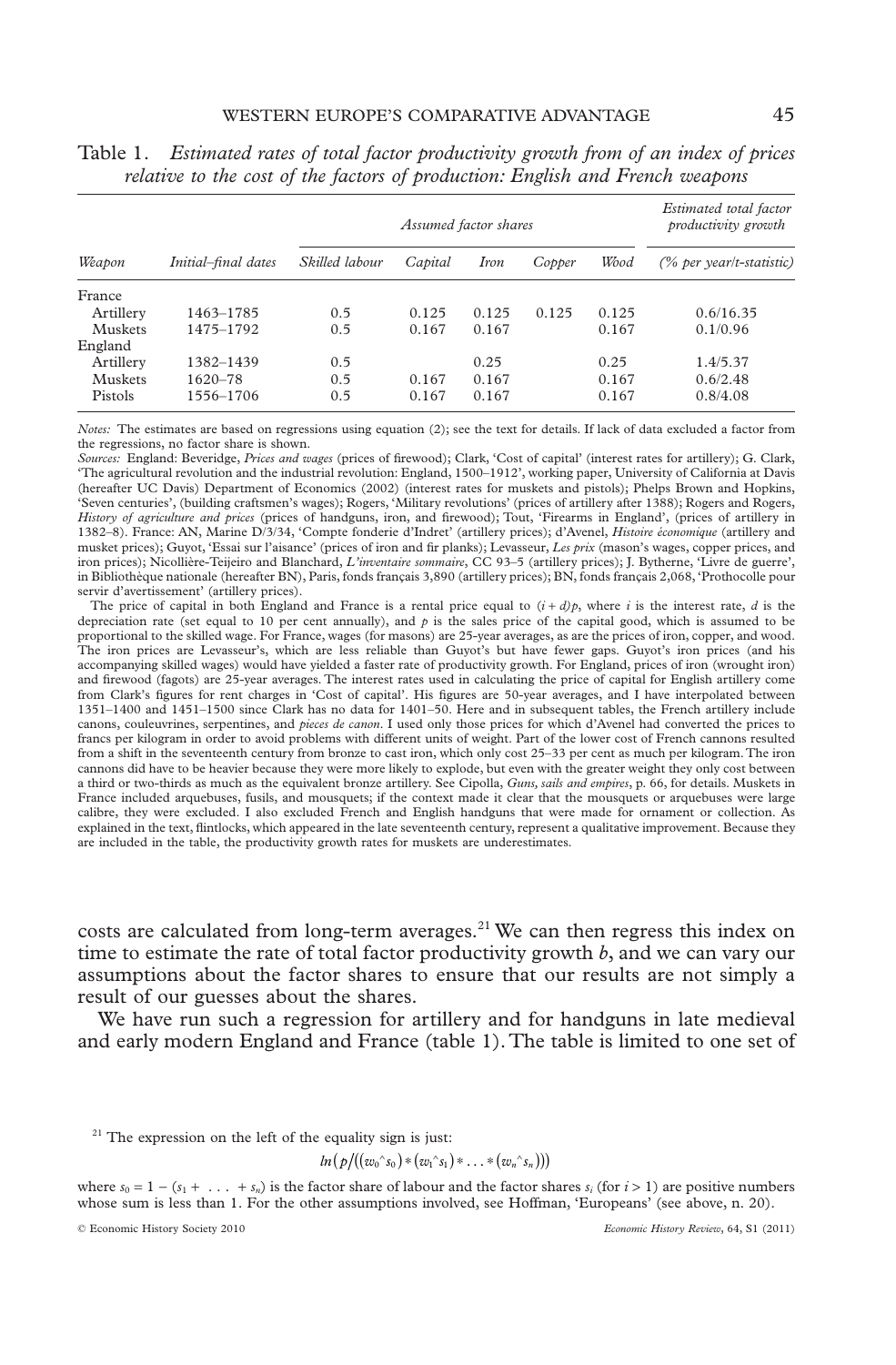guesses for the shares, but other values led to virtually identical results.<sup>22</sup> Apart from the 0.1 per cent rate of change for French muskets, the estimated rates of total factor productivity growth are all over 0.6 per cent per year, and the figure reaches 1.4 per cent among artillery makers in late medieval England. These numbers are quite large for the pre-industrial world, where long-run productivity growth rates usually did not exceed 0.1 per cent per year, at least in sectors of the economy as large as the military.<sup>23</sup> There were admittedly some exceptions to this rule—English agriculture, for instance, which seems to have sustained long-term total factor productivity growth rates of 0.2–0.3 per cent per year—but in most of the pre-industrial economy, faster growth could simply not be sustained.<sup>24</sup> Even during the industrial revolution, total factor productivity growth in Britain seems to have hovered between 0.1 per cent per year and 0.35 per cent per year.<sup>25</sup> How could the defence industry do so well over such long periods of time, and in two economies—France and England—that for most of the years in the table were largely pre-industrial?

Another way of analysing the price data leads to the same results—comparing the price  $p$  of our military good with that of a civilian commodity which involved a comparable production process. If the civilian commodity was made with similar factors of production and similar factor shares, and if the same economic assumption held for it too (small firms, open entry, U-shaped short-run average cost curves, competitive factor markets, and a Cobb-Douglas production function), then equation 1 would apply to its price  $q$  too, and the logarithm of  $p/q$  would be:

$$
ln(p/q) = c - dt + e_1 ln(w_1/w_0) + ... + e_n ln(w_n/w_0) + v \tag{3}
$$

Here *c* is a constant, *d* is the rate of total factor productivity growth for the military good minus that for the non-military good,  $v$  is an error term, and the  $e$ <sub>s</sub> are differences in the factor shares for the two goods.We can therefore regress *ln* (*p/q*) on time and on the available factor costs  $ln (w/w_0)$  for which we have long-run averages and come up with an estimate for *d*, the rate of total factor productivity growth for our military good less that for our non-military good.The estimate will be biased if some of the variables  $ln (w_i/w_0)$  are omitted from the regression, but if the *ei*s are small, then the bias will be small too and may be either positive or negative.26 If production of the non-military good does not experience any technical change, then *d* will be close to the rate of productivity growth *b* for the military good. If there is technical change in production of the military good, the

 $22$  In the table the labour factor share is 0.5 and the other shares are all equal. The total factor productivity estimates do not change by more than 0.1% per year if we instead use a 0.33 share for labour and for capital (when capital prices are available) and equal shares for the remaining factors of production. The same was true for the other variations we tried, such as 0.5 labour share, 0.25 capital share when capital prices were available, and equal shares for the other factors.The reason is clear: the resulting indexes of prices relative to the factors of production are always highly correlated.

 $23$  As Clark, 'Great escape', p. 47 (see above, n. 2), points out, industries such as printing did witness striking technical change in the early modern period, but they were relatively small. The military, however, was a major part of the economy, at least in Europe.

<sup>24</sup> Ibid., p. 69, tab. 1; Hoffman, *Growth*, pp. 130–1, tabs. 4.8 and 4.9; Mokyr, *Gifts of Athena*; Allen, *Enclosure*.

<sup>25</sup> Crafts and Harley, 'Output growth', p. 718, tab. 5.

<sup>&</sup>lt;sup>26</sup> See Hoffman, 'Europeans' (see above, n. 20), for details.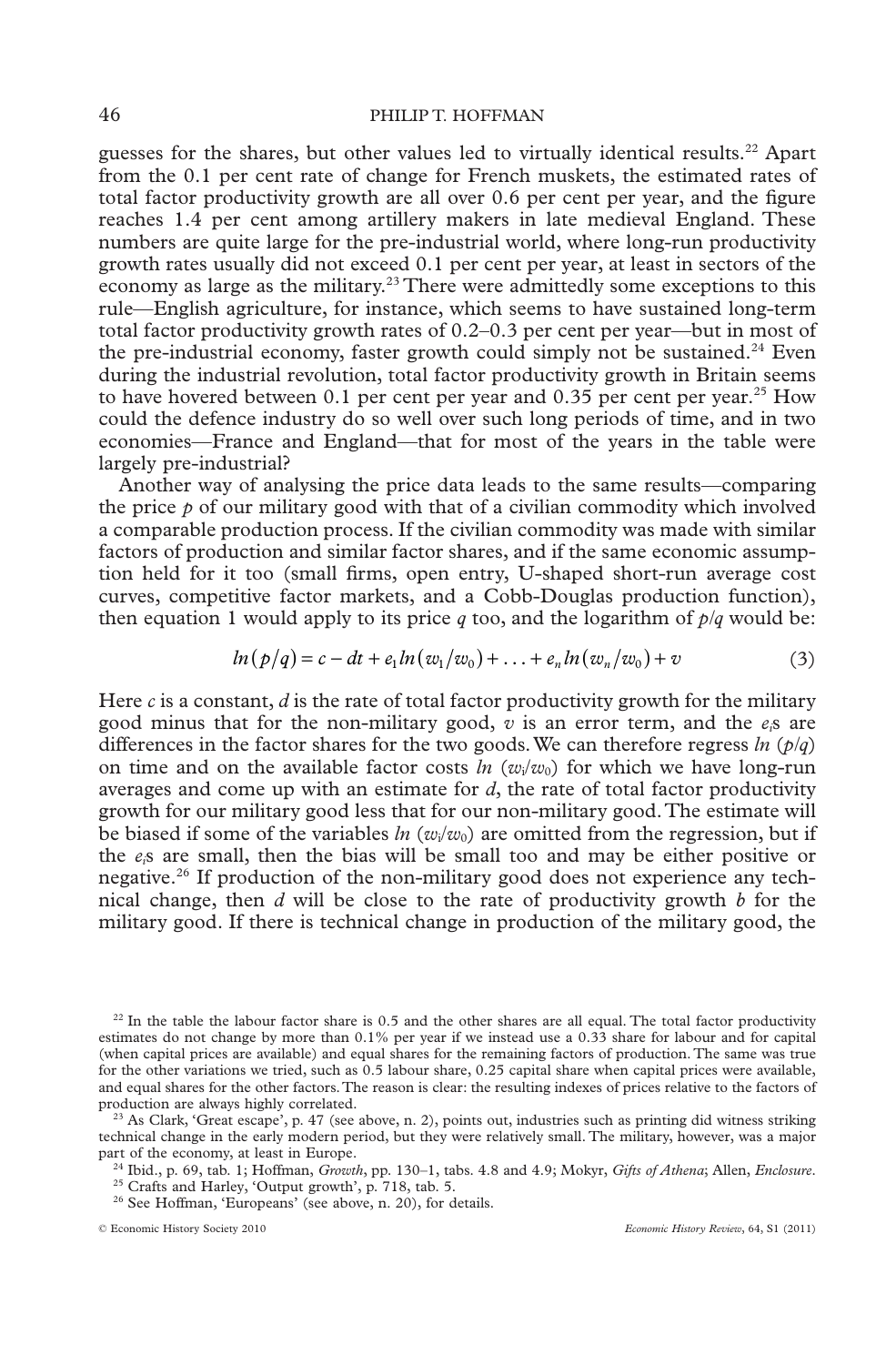| Military good<br>with price p | Non-military<br>good with price q | Total factor productivity<br>growth $(\%$ per<br><i>vear/t-statistic)</i><br>Period |          | Factors of production in<br>addition to skilled labour | N  |
|-------------------------------|-----------------------------------|-------------------------------------------------------------------------------------|----------|--------------------------------------------------------|----|
| France                        |                                   |                                                                                     |          |                                                        |    |
| Artillery                     | Lathing nails                     | 1463-1785                                                                           | 0.7/4.95 | Copper, capital                                        | 25 |
| <b>Muskets</b>                | Lathing nails                     | 1475-1792                                                                           | 0.4/1.34 | Iron, capital                                          | 37 |
| Gunpowder                     | Lathing nails                     | 1359-1765                                                                           | 0.3/1.95 | Capital                                                | 68 |
| England                       |                                   |                                                                                     |          |                                                        |    |
| Artillery                     | Spades                            | 1382–1439                                                                           | 2.4/8.65 | None                                                   | 10 |
| <b>Muskets</b>                | Spades                            | 1620-78                                                                             | 1.6/3.49 | None                                                   | 7  |
| Pistols                       | Spades                            | 1556-1706                                                                           | 1.1/4.85 | Iron, capital                                          | 12 |
| Gunpowder                     | Spades                            | 1515-1791                                                                           | 0.8/9.29 | Capital                                                | 62 |

Table 2. *Estimated rates of total factor productivity growth from regression of* ln(p/q)

*Notes:* The regressions are based on equation (3); see the text for details. N is the number of price observations for the military goods; where there were more than 10 observations, the regressions were run with additional factors of production other than skilled labour. The other factors of production were ones whose prices could be found and for which factor shares were likely to be different for the military good and the comparison good.

*Sources:* English spade and gunpowder prices were kindly furnished by Greg Clark; the interest rates used in calculating the rental cost of capital for gunpowder came from his 'Agricultural', (see tab. 1). The French lathing nail and gunpowder prices are from d'Avenel, *Histoire économique*, and the legal maxima interest rates used in calculating the cost of French capital came from Guyot, *Répertoire universel*, vol. 15, s.v. 'Rente'. All the other prices come from the sources used for table 1.

It was difficult to find prices for the military and non-military goods on the same date, and for that reason, I calculated the price of the non-military goods by computing averages over long periods. In particular, for France, the lathing nail prices (from d'Avenel, *Histoire économique*) were averages over 50-year periods; iron prices and masons' wages (both from Levasseur, *Les prix*) were averages over 25-year periods.There were no lathing nail prices available for 1650–99. For England, prices of iron and spades were 25-year averages.The price of gunpowder was clearly influenced by warfare and the price of saltpetre; the table does not take that into account.

*d* we get from equation (3) will underestimate productivity growth for the military good. The key, of course, will be finding non-military goods with factor shares similar to those of the military goods—ideally, non-military goods whose production functions did not change.

This we can actually do (table 2).The regressions now involve not just the prices of French and English handguns and artillery, but gunpowder too. The prices of the English military goods are expressed relative to the cost of spades, a nonmilitary good that presumably had factor shares roughly similar to those involved in the production of handguns, for, like spades, handguns were made of wood and metal. Admittedly, the factor shares were probably different for artillery and gunpowder, and it no doubt took more metal to make a firearm than a spade, but even cannons had wooden carriages, and wooden and metal tools were used to manufacture gunpowder. Despite these disadvantages, though, using the price of spades has certain virtues. Technical change in their production was probably small before the eighteenth century, and there are repeated price observations for spades with relatively little price variation at any given time.<sup>27</sup> Where we have enough data, we can compensate for the different factor shares for iron in military goods by adding the relative price of iron to the regressions.

For French military goods, prices are compared to the cost of lathing nails. Although the price of something like spades might have been a better non-military yardstick for handguns, it proved impossible to find prices for spades or any other

<sup>&</sup>lt;sup>27</sup> Greg Clark, who provided the prices for spades, has posted his price data on the Global Price and Income History Group web site, at http://gpih.ucdavis.edu/Datafilelist.htm, in the file 'England prices and wages since 13th (Clark)'. His data set includes 352 observations of spade prices between 1221 and 1865, and each 25-year period from 1225–49 on has at least three price observations.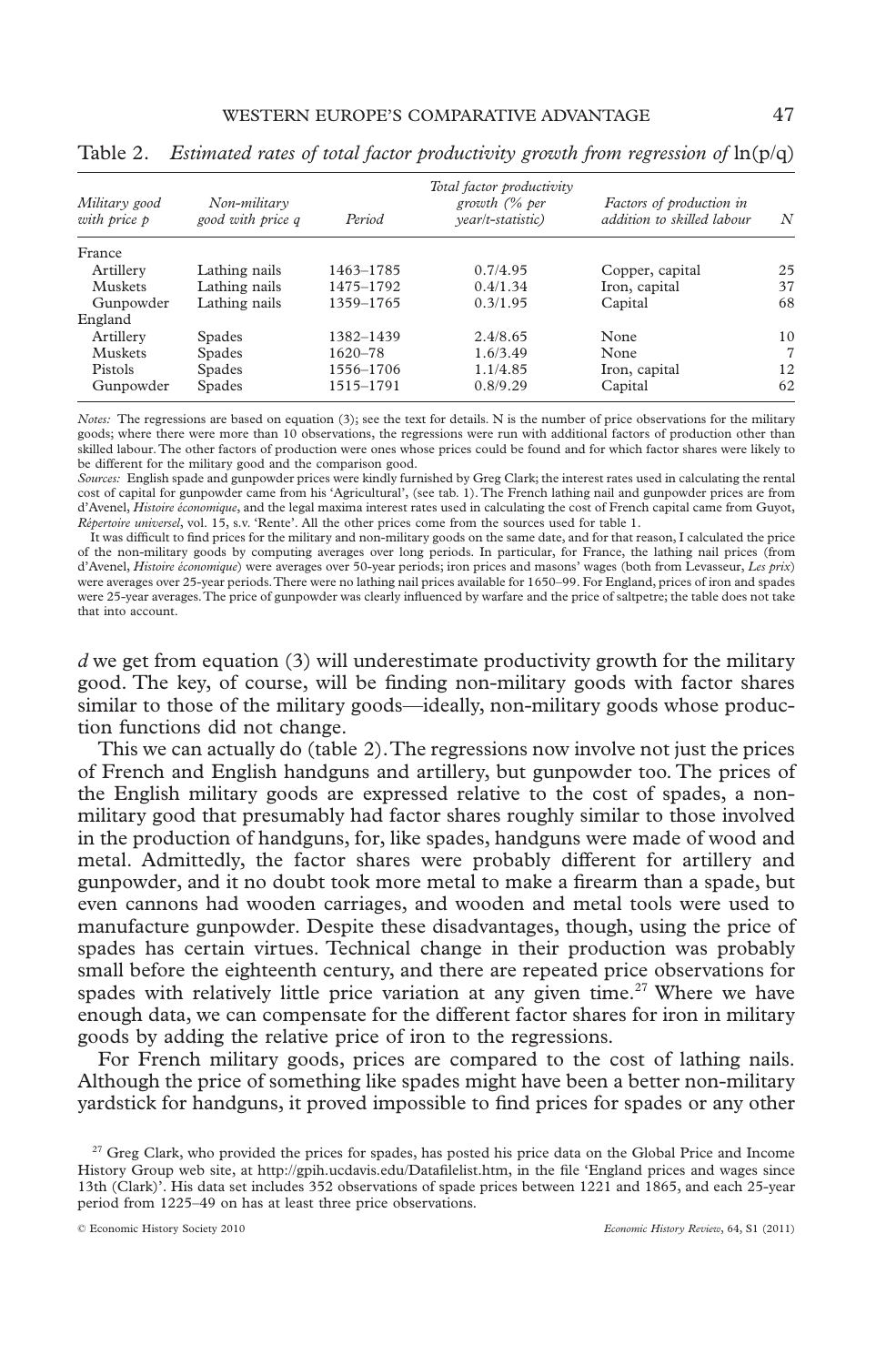good made out of both wood and metal. Lathing nails, however, are not a bad choice for artillery, or for handguns either. Like the fabrication of handguns, the making of nails required metal and skilled labour and it also consumed wood for heating the furnaces. Lathing nails also had to serve as the non-military good for French gunpowder, which is obviously less satisfactory, but at least here it was possible to compensate for what were probably different capital intensities by adding the rental price of capital. In addition, because the technology of nail making may have begun to change as early as the seventeenth century, all of the comparisons between the price of nails and the price of French artillery, handguns, and gunpowder may well underestimate productivity growth for the military  $\text{goods.}^{28}$ 

Like the prices of arms and gunpowder, the prices of the various non-military goods used as yardsticks were fragmentary and not available for the same years for which prices of arms and gunpowder could be found. To solve this problem, 50-year averages of the lathing nails prices were taken to serve as the nonmilitary yardstick in France, and 25-year averages of French skilled wages and iron prices. In the case of England, 25-year averages for the price of iron and spades were used.

Once again the estimated rates of total factor productivity growth are large by early modern standards (table 2). The lowest is 0.3 per cent per year, and the highest 2.4 per cent per year, which rivals the rates achieved in textiles and iron during the industrial revolution and would be respectable even by modern standards.The evidence, once again, points to rapid and sustained productivity growth over periods ranging from the fourteenth to the eighteenth century.<sup>29</sup>

It is true that the number of observations in table 2 is small, and the productivity growth estimates could be biased (either up or down) by variables that are omitted from the underlying regressions.<sup>30</sup> Suppose, however, that the seven estimates in table 2 were purely random. The smallest one is 0.3 per cent per year, and the other six exceed 0.4 per cent per year.The probability of that happening by chance are only 0.06, even if the estimates are drawn randomly from a population whose median is 0.4 per cent per year. In other words, productivity was unlikely to have been growing at less than 0.4 per cent per year, a swift pace for a pre-industrial economy.

<sup>28</sup> See the eighteenth-century *Encyclopédie* of Diderot and d'Alembert, eds., vol. 3, pp. 548–51, s.v. 'Clou'; Chisholm, ed., *Encyclopaedia Britannica*, vol. 19, pp. 153–4, s. vs. 'nails'; and Mokyr, *Lever of riches*, p. 62. Although the *Encyclopédie* article does not show any obvious signs of a change in the way nails were made in mid-eighteenth-century France, the division of labour may have already progressed.

 $^{29}$  Other ways of looking at the price data lead to similar results. The outcome is much the same, for instance, if we try to put a lower bound on total factor productivity growth by maximizing the amount of the decline in the price of military goods that can be accounted for by cheaper factors of production. For details, see Hoffman, 'Europeans' (see above, n. 20).

<sup>&</sup>lt;sup>30</sup> Gunpowder is one case where factor prices might cause enough bias to account for the negative time coefficient. The reason is that the price of saltpetre, a major component of gunpowder, declined during the early modern period, at least in England. The problem then, however, is explaining why the saltpetre prices dropped. Saltpetre was one of the rare commodities for which intercontinental transport costs dropped before 1800 (O'Rourke and Williamson, 'When did globalization begin?'), and if productivity was not growing in gunpowder production, then it was in the production of saltpetre and its transport from places like India. Rathgen, *Das Geschütz*, pp. 93–9, provides evidence that in the late fourteenth and early fifteenth centuries German cities devised ways to produce saltpetre domestically at low cost rather than buying expensive imported saltpetre.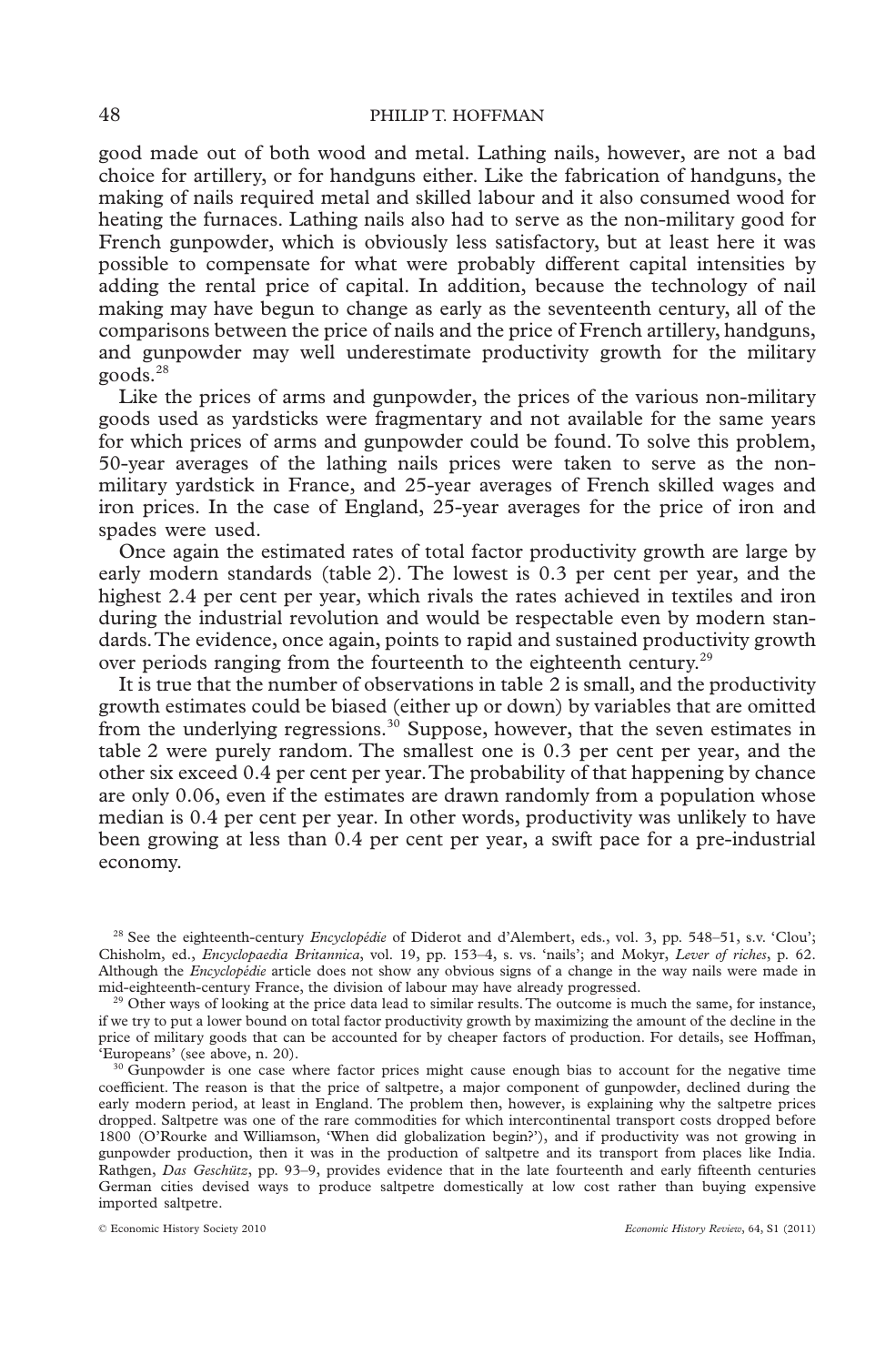| Approximate date                               | Rate of successful<br>fire per handgun<br>(shots/minute) | Handguns per<br>infantryman | Rate of successful<br>fire per infantryman<br>(shots/minute) | <i>Assumptions</i>                                                                                     |
|------------------------------------------------|----------------------------------------------------------|-----------------------------|--------------------------------------------------------------|--------------------------------------------------------------------------------------------------------|
| 1600 (1620 for<br>handguns per<br>infantryman) | 0.50                                                     | 0.40                        | 0.20                                                         | 1 shot per minute with matchlock;<br>$0.50$ misfire rate                                               |
| 1700                                           | 0.67                                                     | 1.00                        | 0.67                                                         | 1 shot per minute with flintlock,<br>0.33 misfire rate; bayonets have<br>led to replacement of pikemen |
| 1750                                           | 2.00                                                     | 1.00                        | 2.00                                                         | 3 shots per minute with flintlock,<br>ramrod, and paper-cartridge;<br>$0.33$ misfire rate              |

| Table 3. Military labour productivity in the French army: rate of successful fire per |                               |  |  |  |  |
|---------------------------------------------------------------------------------------|-------------------------------|--|--|--|--|
|                                                                                       | <i>infantryman,</i> 1600–1750 |  |  |  |  |

*Notes:* The calculation considers only pikemen and infantrymen with firearms; it ignores unarmed solders, such as drummers. The implied rate of labour productivity growth over the 150-year period from 1600 to 1750 is 1.5% per year. *Source:* Lynn, *Giant of the Grand Siècle*, pp. 454–72.

Furthermore, there is good reason to believe that the figures are in fact biased downward. As we have mentioned, the prices we have selected gloss over naval warfare, where western Europe's progress and comparative advantage were probably greatest. They also exclude any correction for progressive improvements in the quality of weapons, which would lead us to understate any productivity gains, particularly for handguns.<sup>31</sup> The French firearms prices illustrate how such an underestimate could arise. In the late seventeenth and eighteenth centuries, the French prices are for flintlock handguns, which replaced older matchlock muskets and arquebuses.<sup>32</sup> However, firing a flintlock was much easier, for the soldier no longer had to go through some 32 steps while holding a lighted cord in his fingers and keeping it from causing his weapon to misfire. The advantage of the flintlock should have pushed its relative price up, and with more data, it might have been possible to correct for the improvement by adjusting the price of the flintlock downward to make it comparable to the older muskets. Because this was not done, the firearm data underestimate the rate of productivity growth.

The magnitude of the resulting underestimate is sizeable.Thanks to the flintlock and other improvements, firing rates increased and misfires diminished, and as a result, armies' labour productivity soared. In the French army, the rate of successful fire per soldier jumped 10-fold between the early seventeenth century and the middle of the eighteenth century (table 3), for an overall labour productivity

<sup>31</sup> As the price data for handguns were being gathered, careful attention was paid to the vocabulary to guard against unsuspected changes in the weapons' characteristics. Fortunately, as Europeans experimented with different types of handguns, they coined a wide variety of words to distinguish different calibres and firing mechanisms. The lists of handguns in d'Avenel, *Histoire économique*, vol. 6, pp. 574–9, use this broad vocabulary, and also seem to distinguish atypical firearms that were specially crafted for wealthy purchasers. One does have to watch, though, for changes in meaning: a mousquet (musket) started out as a large calibre weapon in the early seventeenth century, but by the middle of the century it had become nearly synonymous with the smaller calibre arquebuse (arquebus).

<sup>32</sup> Hall, *Weapons and warfare*; Lynn, *Giant of the Grand Siècle*, pp. 454–72.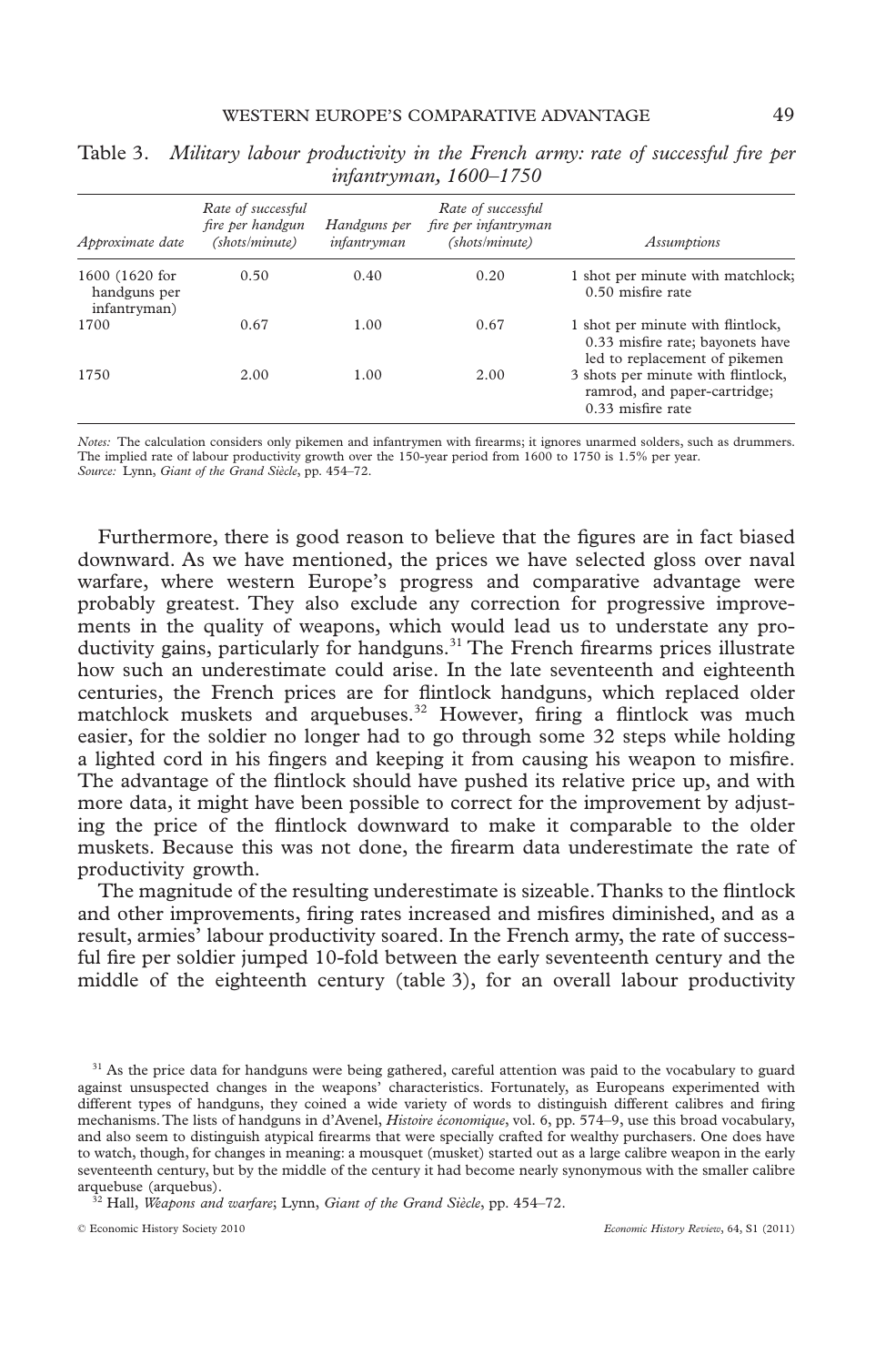#### 50 PHILIP T. HOFFMAN

growth rate of 1.5 per cent per year. The flintlock itself accounted for only some 13 per cent of this 10-fold increase; the rest came from inventions such as the ramrod, the paper-cartridge, and the bayonet, which made it possible for armies to do away with pikemen and to arm more and more of their soldiers. However, none of this 13 per cent gain figures in the total factor productivity growth rates in table 1 or table  $2^{33}$ 

One last reason why our rates of productivity growth may be biased downward deserves to be stressed, even though it too has already been mentioned. It is the simple fact that price data for a new weapon (as we noted above) will typically not appear in historical records until well after it is first invented, and that means after the period when costs of production are likely to be falling most rapidly thanks to learning by doing.<sup>34</sup> Fortunately, we have one instance where we can verify that this took place, for some of the first handguns that were ever made—in this case, arms produced in Frankfurt during the years 1399–1431. Thanks to the meticulous research of Rathgen, an artillery officer and military historian who died in 1927, we actually have prices for the handguns, along with the wages paid to the metal workers who cast them and the cost of the copper which served as the raw material. These early guns resembled small cannons with barrels less than 500 millimetres long. Although they were not very effective, cities like Frankfurt bought them in large numbers since they could be fired against attackers from the top of thin medieval walls.<sup>35</sup>

For these early handguns in Frankfurt, we actually have enough data to estimate equation (1) with prices for all the factors of production included among the explanatory variables.<sup>36</sup> When we run the regression (table 4), we end up with reasonable coefficients (the factor share for copper is 0.307) and a rate of total factor productivity growth of 3.0 per cent a year, which is more rapid than what was achieved by the most dynamic sector of the British economy—the cotton textile industry—during the industrial revolution. $37$ We know why productivity was climbing so fast: the metal workers were learning how to make the handguns with less copper, which cut the price of the guns drastically.To us, such an improvement may seem obvious, but given the frequency with which early cannons exploded and maimed gunners, it was a step that the gunsmiths must have taken with a great deal of trepidation.

<sup>36</sup> The meagre evidence that exists suggests that long-run interest rates may perhaps have been declining during the years 1399–1431, but very slowly: Winter, 'Abhandlungen'. I have therefore assumed that the interest rate was constant, as was the rate of depreciation, and that the sales price of capital was proportional to the skilled wage. Under these assumptions, the rental price of capital divided by the wage will be a constant, and its coefficient in equation (1) will be part of the constant term a. From Rathgen's description, the city of Frankfurt did not seem to act like a monopsonist; in particular, it sometimes bought guns from other nearby cities, where the prices were similar. In any case, even monopsony would not cause a problem, so long as entry were free, and Rathgen's evidence suggests that the gunsmiths and metal workers changed over time and came from other cities as well: Rathgen, *Das Geschütz*.

<sup>37</sup> Harley, 'Reassessing', pp. 717–19; Broadberry, 'Total Factor Productivity', pp. 130–1.

<sup>33</sup> See tab. 3; Lynn, *Giant of the Grand Siècle*, pp. 454–72; Chase, *Firearms*, p. 25, 74, 226. Other physical measures of productivity, such as the ease with which cannons could be transported, also soared. Firing rates and cannon mobility bring us much closer to what we would ideally be measuring—military effectiveness—and they in fact suggest that if effectiveness is the yardstick, then the military's labour and capital productivity were both increasing.

<sup>&</sup>lt;sup>34</sup> Lucas, 'Making a miracle'.

<sup>35</sup> Hall, *Weapons and warfare*, p. 95; Rathgen, *Das Geschütz*, pp. 68–74.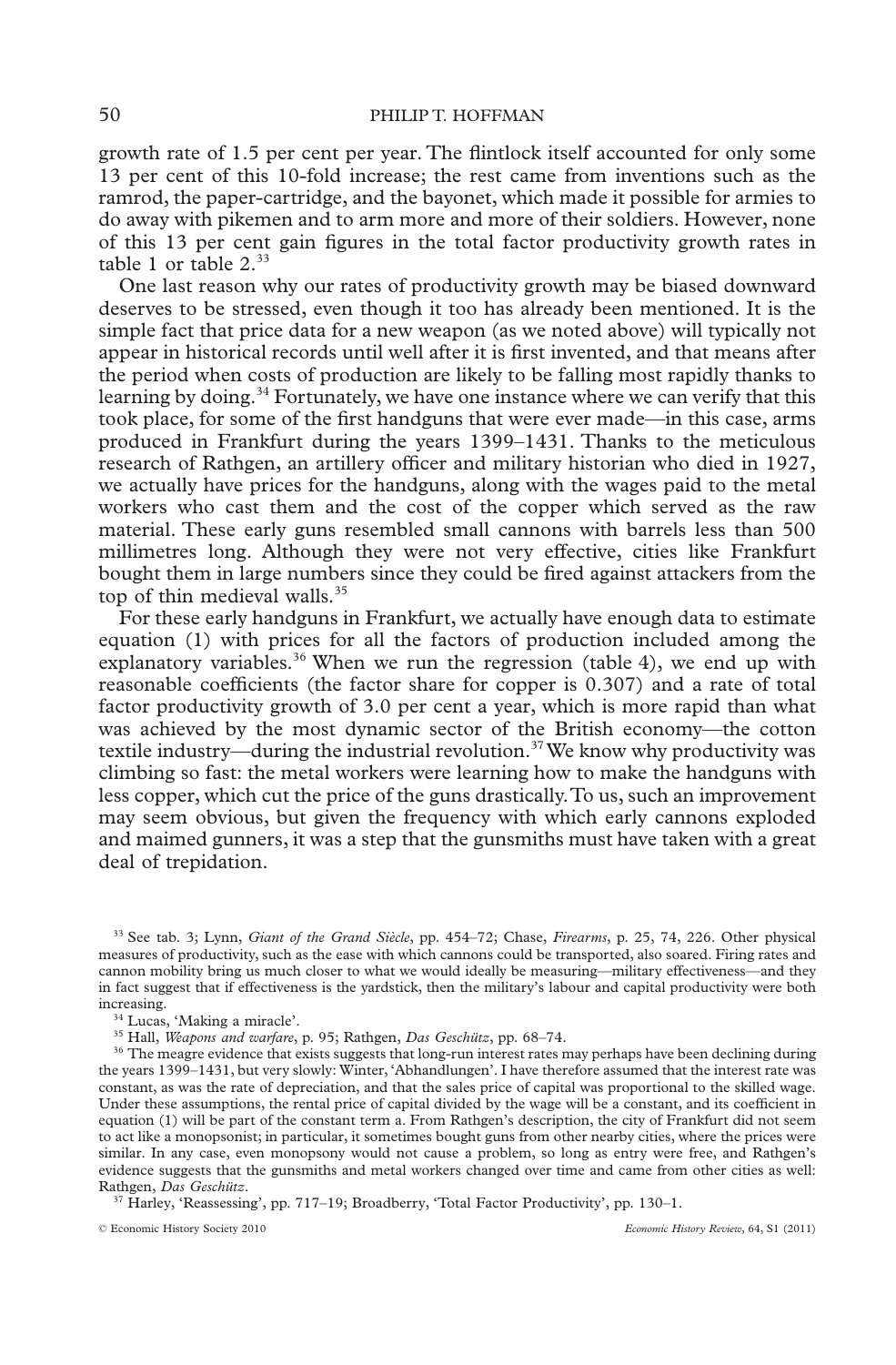Table 4. *Regression of the relative price of early handguns in Frankfurt on time and the price of copper, 1399–1431*

| Coefficient in equation (1) and associated explanatory variable                                                                   | Coefficient/t-statistic |
|-----------------------------------------------------------------------------------------------------------------------------------|-------------------------|
| <i>a</i> (the constant term)                                                                                                      | 45.062/6.39             |
| $\hat{b}$ (the year; the opposite of the coefficient is then the total factor productivity<br>growth rate)                        | $-0.030/5.92$           |
| $s_1$ (the logarithm of the price of copper relative to the skilled wage; the coefficient<br>is then the factor share for copper) | 0.307/1.98              |
| $R^2$                                                                                                                             | 0.73                    |
| Adjusted $R^2$                                                                                                                    | 0.69                    |
| Standard error                                                                                                                    | 0.19                    |
| <b>Observations</b>                                                                                                               | 21                      |

*Notes:* The dependent variable is the logarithm of the price of the handguns divided by the skilled wage. As noted in the text, it has been assumed that the interest and depreciation rates were constant and that the sales prices of capital were proportional to the skilled wage. The rental price of capital relative to the skilled wage is then constant, and its coefficient becomes part of the constant term.

*Sources:* The data come from Rathgen, *Das Geschütz*, pp. 68–74. The wages used were actually a piece rate (the money paid to the metal worker to cast a pound of copper). If metal workers got better at casting in general, then the regression would underestimate the rate of productivity increase. For some of Frankfurt's purchases, the accounting was incomplete, and Rathgen had to assume that the wage rate or price of copper was the same as in other transactions at nearby dates. I have used the prices he calculated for the handguns except in a few instances where his extensive quotes from the archives suggest that the prices were different; these differences were always small.

## II

The relative price of military goods was thus falling in late medieval and early modern Europe, a mark of rising productivity in the military sector. However, in order to be convinced that this productivity growth can help explain Europe's comparative advantage in violence, it would be reassuring to have information about prices for military goods elsewhere in the world, particularly in the other advanced Eurasian economies. Did the weapons industries in east Asia, south Asia, or the Ottoman Empire fall behind as Europe specialized in making better cannons and handguns at a lower cost?

Ideally, we would like to find similar series of weapons prices and factor costs for other major Eurasian economies. Although a few fragmentary figures exist outside of Europe, it has nonetheless been impossible to construct the sort of data on factor costs and the prices of military goods that would allow the calculation of productivity growth rates for east Asia, south Asia, or the Ottoman Empire. Even comparing relative prices is next to impossible, although there are a few for Chinese and Indian muskets that permit a tentative comparison. The Chinese prices, which come from ongoing research by Bozhong Li, derive from estimates made by Xu Guangqi, a Chinese official and Christian convert, who in the waning years of the Ming Dynasty proposed that the Chinese army should adopt western arms and tactics to defend itself against the growing power of the Manchus.<sup>38</sup> If we

<sup>38</sup> For Xu and the Chinese context, see Needham, *Science and civilisation*, vol. 5, pt. 7, pp. 392–407; Twitchett and Fairbank, eds., *Cambridge history of China*, vol. 8, p. 352. Bozhong Li (personal communication) found the Chinese musket prices in Xu Guangqi's 'Memorials to the Ming Emperors', in *A collection of Xu Guangqi* (Shanghai, 1984), pp. 124, 294.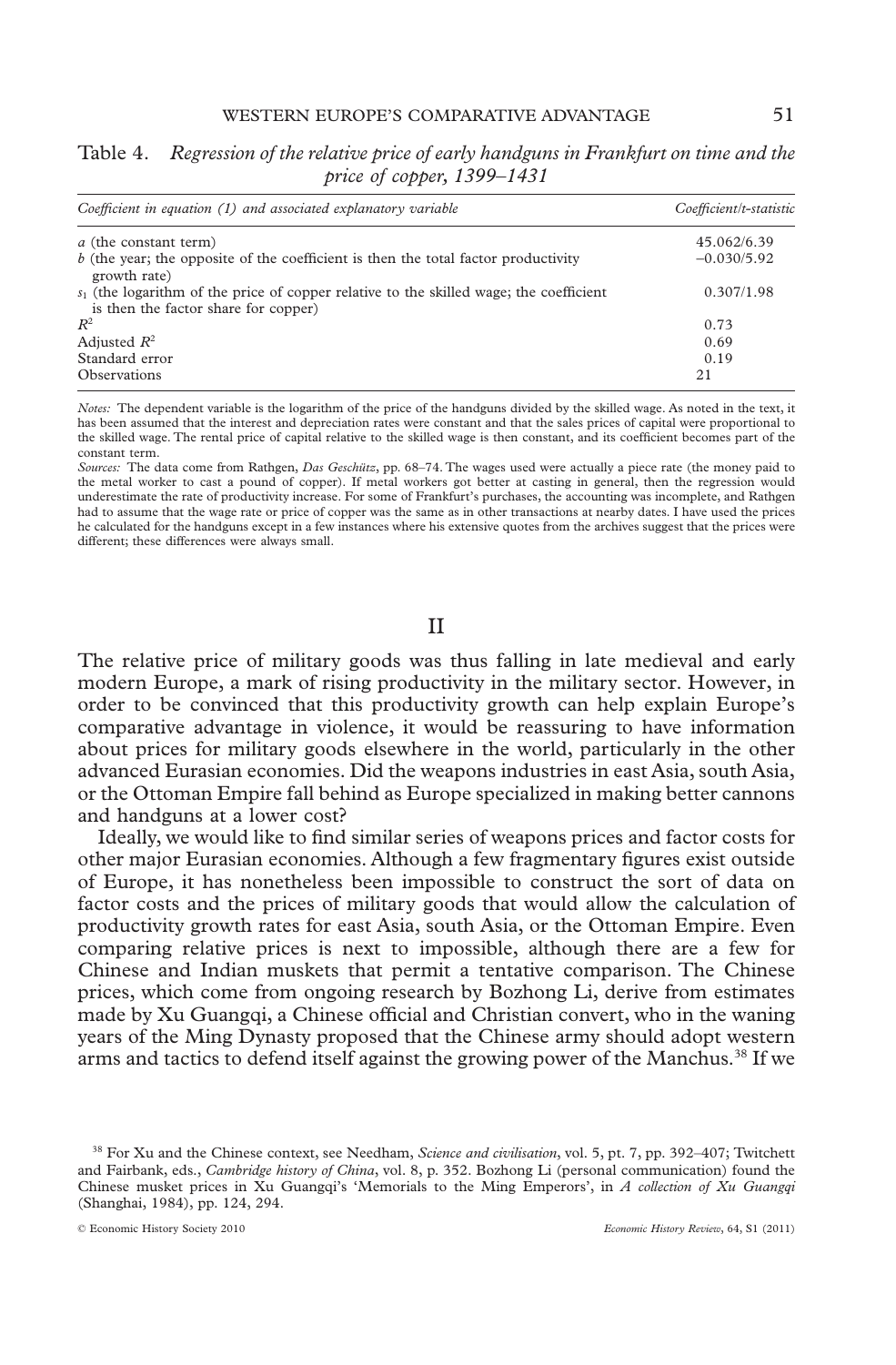|             |         |                         |                            |             |                                           |     | <i>Calories/gun</i><br>(England<br>$1620 - 21 = 100$ |
|-------------|---------|-------------------------|----------------------------|-------------|-------------------------------------------|-----|------------------------------------------------------|
| Year        | Place   | Weapon                  | Price<br>(grams<br>silver) | Food        | Price (grams<br>silver/1,000<br>calories) |     | Correction for<br><i>using flour</i>                 |
| 1619        | China   | Matchlock muskets       | 150                        | Rice        | 0.108                                     | 549 | 345                                                  |
| 1630        | China   | 'Hawk muskets'          | 374                        | Rice        | 0.174                                     | 852 | 535                                                  |
| $1601 - 25$ | France  | Matchlock muskets       | 86                         | Wheat flour | 0.353                                     | 96  | 96                                                   |
| $1626 - 50$ | France  | Matchlock muskets       | 117                        | Wheat flour | 0.471                                     | 98  | 98                                                   |
| $1620 - 1$  | England | Muskets                 | 76                         | Wheat flour | 0.302                                     | 100 | 100                                                  |
| 1819        | India   | Guns                    | 54                         | Wheat flour | 0.426                                     | 50  | 50                                                   |
| 1796-1807   | Britain | Guns exported to Africa | 74                         | Wheat flour | 0.861                                     | 34  | 34                                                   |

Table 5. *Relative price of handguns in Europe and Asia*

*Sources:* The weapons prices from China were provided by Bozhong Li, who gathered them from Xu Guangqi's 'Memorials to the Ming Emperors' in *A collection of Xu Guangqi* (Shanghai, 1984), pp. 124, 294. Those from India were furnished by Peter Lindert, from data (originally collected by David Jacks) that came from V. D. Divekar, *Prices and wages in Pune region in a period of transition, 1805–1830 AD* (Pune, Gokhale Institute of Politics and Economics, 1989).The European weapons prices come from Inikori, 'Import of firearms', p. 346, tab. 2, for Britain in 1796–1807, and the sources in tab. 1 for the other years.The food prices and calorie equivalents came from the following sources at http://gpih.ucdavis.edu/Datafilelist.htm: for China, GuanglinWilliam Liu's Peng series of decennial average rice prices, in the file 'China, rice prices 961–1910 (Liu)'; for France, 25-year averages of the Paris wheat prices that Philip T. Hoffman calls wheat 2, in the file 'Paris 1380–1870'; for England, the wheat and flour prices collected by Greg Clark, in the file 'England prices and wages since 13th (Clark)'; and finally, for the conversion of volumes to weights, the equivalents in the file 'Weight vs. volume'. The English wheat and flour prices were used to convert wheat prices to flour prices when flour prices were unavailable in India and France. Calorie equivalents (3,620 calories per kilogram of rice, 3,390 calories per kilogram of wheat flour) came from Allen, Bassino, Ma, Moll-Murata, and van Zanden, 'Wages, prices, and living standards', tab. 7.

If multiple prices were available, I chose those that biased the results against finding a higher relative price for weapons in China and India. The wheat price used for Paris, for instance, was generally lower than the alternative price that Hoffman gives for Paris<br>wheat during the same period, the price he labels wheat 1. When flour prices were unavail flour equivalents using the average price ratio of a kilogram of flour to a kilogram of wheat (1.591) during the years 1600–30 in Clark's data set. The British prices in 1796–1807 are the averages for low-quality weapons exported to Africa.

compare his estimates to contemporary prices for muskets in France and England, handguns turn out to have been three to nine times more expensive in China, at least when measured relative to food. Data from early nineteenth-century India also suggest that the relative price of handguns was higher in Asia, although the price difference had diminished (table 5).

These prices are perhaps too scanty to serve as the basis for any conclusions, or at least any firm ones.39 Also, one might worry that food is not the appropriate yardstick for price comparisons.<sup>40</sup> However, there is abundant indirect evidence that leads to a similar conclusion, even if we ignore table 5. The indirect evidence comes from what we know about the early modern trade in military goods and services, which—at least as far as the gunpowder technology is concerned—flowed from Europe to the rest of the world and not in the reverse direction. Artillery and

<sup>39</sup> In particular, the 1630 Chinese price might be for a special weapon and therefore be high, which would bias the result in favour of finding lower relative prices of weapons in Europe. For comparison of India and Britain, the relative price of the British weapons may have been driven down by the high cost of food during the Napoleonic wars and the low quality of the British guns, which were destined for export to Africa. On the other hand, war would have driven up the price of the British weapons, and if the British prices had been measured in 1819 (like the Indian price), and not in 1796–1807, they might have been even lower because of productivity growth in the wartime armaments industry.

<sup>40</sup> Food was relatively expensive in Europe, particularly processed food such as flour. Tab. 5, though, also adjusts the Chinese figures to show what the relative price differences would have been had prices of wheat been used rather than flour. The adjustment reduces the striking difference in relative prices somewhat, but does not eliminate it. For India, the relative price in 1819 is measured relative to flour, as in Britain in 1796–1807.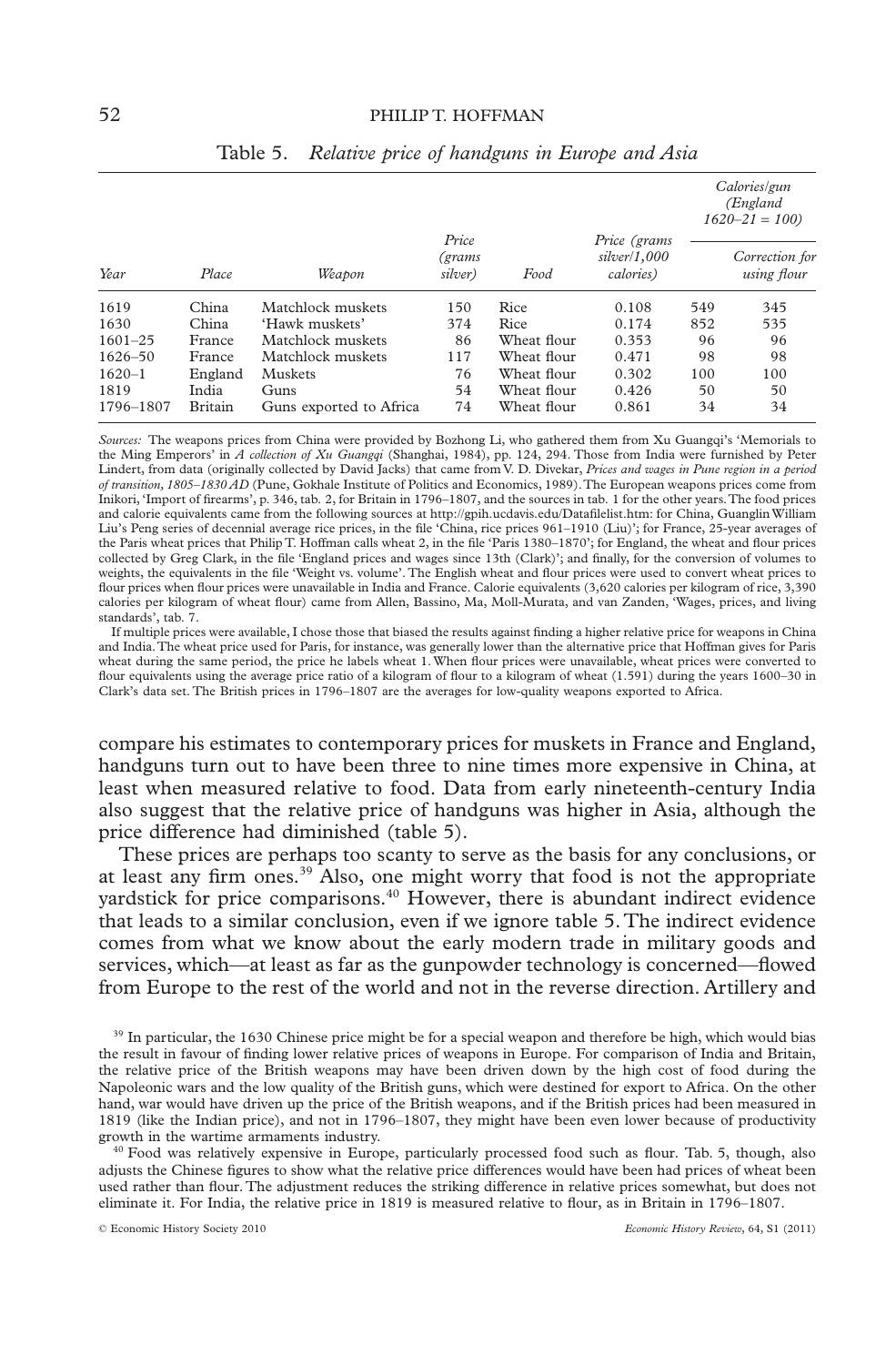handguns were certainly produced in early modern Asia and the middle east, as were fortifications and armed ships. There was also trade within Asia in these military goods and in the services of the experts who made them. However, if one looks at western Europe's role in this traffic, it was an exporter, not an importer, particularly when it came to the cutting edge technologies.41 It must have therefore had a comparative advantage in the gunpowder technology.That sort of comparative advantage is precisely what we would expect if long-run productivity growth in the military sector (at least when it came to using the gunpowder technology) had been more rapid in Europe than in Asia.

The evidence about this trade is qualitative and based on contemporary comments and studies by modern historians, but it does seem strong. Consider, for example, the Ottoman Empire: although it had 'robust ordnance industry', it nonetheless imported weapons from western Europe and often relied on the expertise of European military specialists. Even a historian who argues that the European technological superiority over the Ottomans was minimal, at least until the late seventeenth century, admits that it was 'European military experts who sold their expertise to the Ottomans and not vice versa<sup>'.42</sup>

Alternatively, consider Jesuits in seventeenth-century China who were asked to help produce better artillery.Their knowledge of cannon founding came, they said, from books alone, but it was still useful to both Ming and Qing emperors. The advantage they had, it should be stressed, was not any superior skill in casting metal, for the weapons were actually produced by skilled Chinese craftsmen, who were arguably just as proficient as (if not superior to) the best foundry workers in Europe. Rather, it was that the Jesuits' books provided information about the design and testing of cannons.<sup>43</sup>

That knowledge, which had been acquired by experience and learning by doing in European wars, was in all likelihood a major source of the European's comparative advantage in the manufacture and use of gunpowder weapons. Europe's comparative advantage in manufacturing capital-intensive weapons may have also stemmed from a lower relative price of capital, although there is no way to tell for sure without better evidence about factor costs. In any case, the knowledge gained from experience would have boosted productivity in the European military sector and led Europe to specialize in gunpowder technology, and it would have been augmented by investments made by European states that were eager to learn even more. Europe would have then exported this technology, just as developed economies do today when they specialize in different products and end up trading with other countries whose factor prices may be the same as theirs.<sup>44</sup> The pattern of

<sup>44</sup> For an overview of the relevant trade literature here, see Helpman, 'Structure of foreign trade'. Such specialization derives from economies of scale, which can arise from learning by doing or from investment in research and development.

<sup>&</sup>lt;sup>41</sup> The one exception is saltpetre, which was imported into Europe from south Asia.

<sup>42</sup> Agoston, *Guns for the sultan*, pp. 10–12, 193–4.

<sup>43</sup> Josson and Willaert, eds., *Correspondance*, pp. 37–43, 99–118; Parker, *Military revolution*, pp. 131–2, 226; Spence, *To change China*, pp. 15, 29; Väth, *Johann Adam Schall Von Bell*, pp. 361–77; Needham, *Science and civilisation*, vol. 5, pt. 7, pp. 392–8. According to Bozhong Li (personal communication), when Xu Guangqi proposed that the Chinese army adopt western arms, his plan was not to purchase cannons from Europeans. Rather, he simply wanted to purchase plans for western artillery from the Europeans and to have them test the weapons, which would be manufactured in China.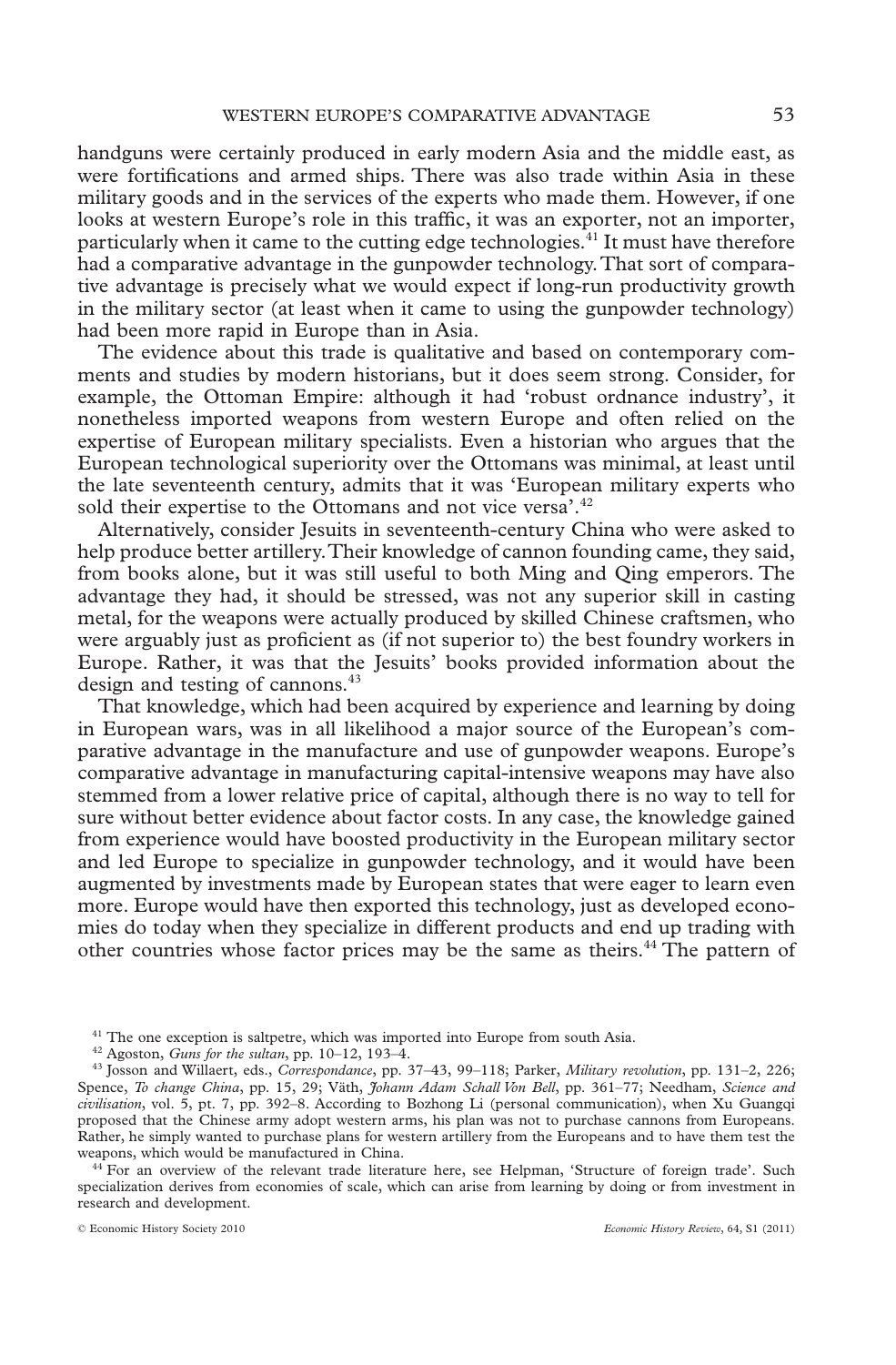trade that we observe may of course have arisen from other causes—including different factor prices—but it is at least consistent with more rapid productivity growth in the European military sector.

The trade, it should be stressed, involved far more than just weapons. The Europeans also exported expertise and human capital, as gunfounders, officers, soldiers, sailors, and military architects travelled to Asia to sell their skills. In India, it is claimed, there were in 1565 some 2,000 renegades and mercenaries from Portugal alone, who, along with other Europeans, sold weapons and passed along military tactics.45 Admittedly the Europeans in India only had a limited effect initially, in large part because warfare there often involved highly mobile cavalries, against which the gunpowder technology was of little use. However, their impact was enormous in the late eighteenth century, when European officers and lighter European field artillery helped make the gunpowder technology more effective on south Asian battlefields.<sup>46</sup> Again, it was the experience gained using the gunpowder technology in European wars that gave Europe's military sector its comparative advantage.

Asserting that Europe's military sector experienced more rapid productivity growth does not mean that productivity advances were unknown in armies or navies elsewhere in the world.The evidence—falling military prices in Europe, and the pattern of military trade between Europe and Asia—concerns only gunpowder technology, not other methods of fighting, which could well improve.<sup>47</sup> There were certainly other economies that advanced gunpowder technology too: China, which invented it, is an obvious example, as is Japan, which discovered volley fire before the Europeans.<sup>48</sup> However, the pattern of trade suggests that productivity growth was sustained much longer in Europe, which helped give the Europeans their comparative advantage in violence.

#### III

If the evidence is persuasive, we still have to explain why it was Europe's military sector that experienced rapid and sustained productivity growth, at least in using gunpowder technology.We must also ask whether productivity growth is enough to account for Europe's conquest of the world.

A satisfactory response to these two questions would require more than a single article, but we can at least sketch some answers.<sup>49</sup> To begin with, productivity growth in the manufacture of gunpowder weapons cannot by itself account for Europe's conquests. Much more was involved, including all the advances in tactics, training, logistics, and war finance that made the European military more

<sup>45</sup> Subrahmanyam, 'Kagemusha effect'.

<sup>46</sup> Bidwell, *Swords for hire*; Cooper, *Anglo-Maratha campaigns*; Fazl 'Allami, *Ain i Akbari*; Gommans, *Mughal warfare*; Gommans and Kolff, eds., *Warfare and weaponry*.

<sup>47</sup> For an example, see Gommans, *Mughal warfare*, pp. 129–64, which recounts how the Mughals came to stress accuracy of fire with long matchlocks they had developed.Their matchlocks and tactics proved effective in Indian warfare until the late eighteenth century.

<sup>48</sup> Chase, *Firearms*; Parker, *Military revolution*, pp. 115–45.

<sup>&</sup>lt;sup>49</sup> For more on why Europe's military sector experienced more rapid productivity growth, see P. T. Hoffman, 'The politics and economics of Europe's comparative advantage in violence', global price and income history working paper 13 (2003), URL http://www.gpih.ucdavis.edu/files/Hoffman2.pdf [accessed 5 Sept. 2009].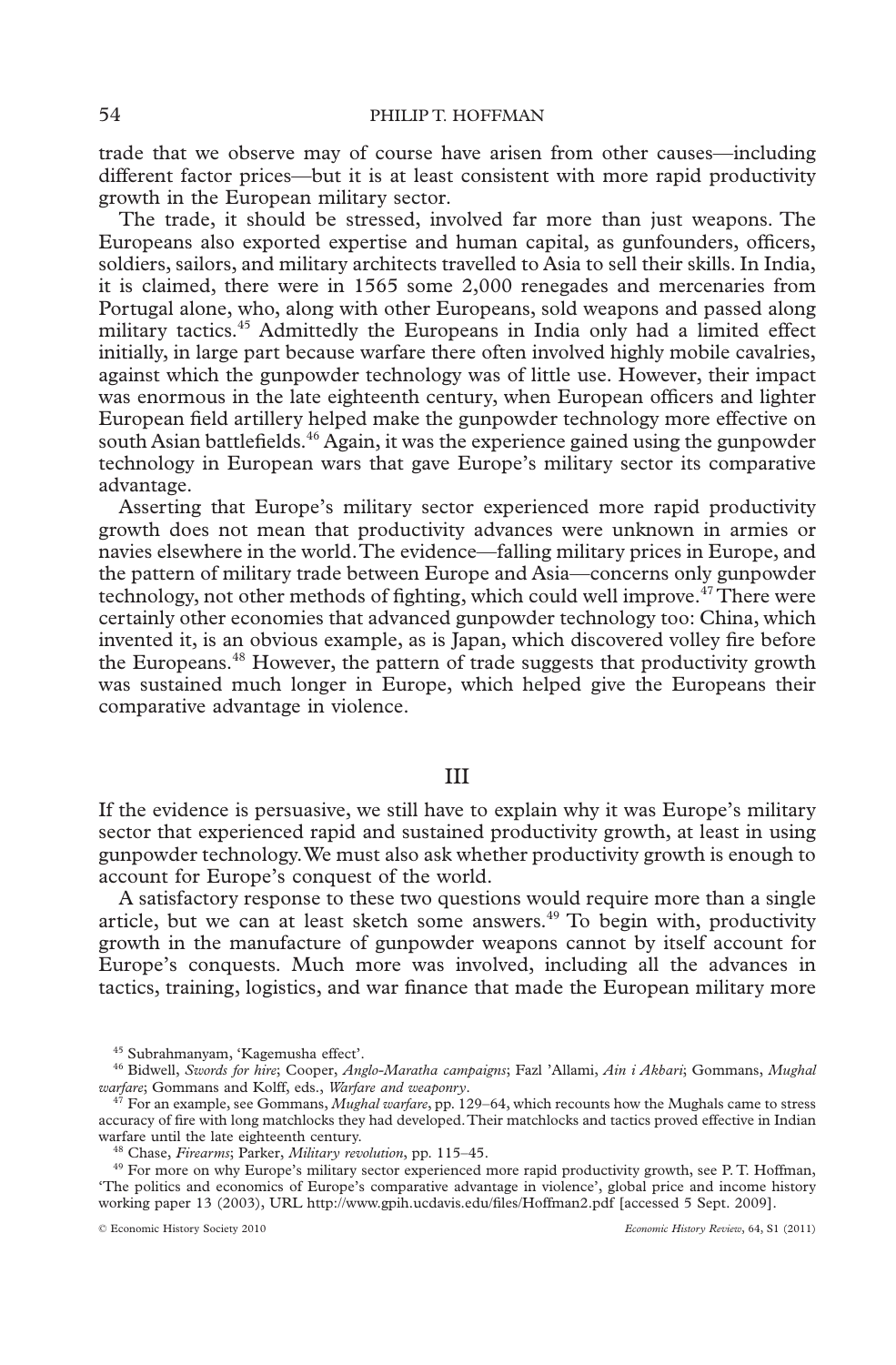effective yet had nothing to do with the production of military goods.<sup>50</sup> Fortifications are a clear example. Although construction techniques may not have improved, designs certainly had, and so too had the fiscal apparatus that paid the bills. Much the same could be said of ship design or supply chains in navies, which had also benefited from better organization. In the British navy, a system of rewards for captains and crew reduced the commanders' mortality rate and helped make the eighteenth-century British ships the most effective in the world. The captains' growing experience in naval combat also gave them an edge.<sup>51</sup> A broader definition of productivity could encompass many of these other improvements, but not all of them, and it would also leave out the historical accidents that worked to Europe's advantage, such as the divisions among the powers confronting Europeans elsewhere in the world.<sup>52</sup>

Still, rapid productivity growth in the military sector was a major part of the story behind Europe's conquests, particularly if the definition of productivity is expanded beyond the manufacture of weapons to encompass all the organizational improvements that accompanied gunpowder technology.The question then would be why productivity broadly defined grew so rapidly in the European military sector.

One frequently invoked explanation is the competition among European states, which fought practically incessantly between the late middle ages and the end of the Napoleonic wars. The argument, which dates back to Gibbon, has been formulated most cogently by Kennedy, who points to Europe's competitive markets and persistent military rivalries. While military rivalry created an arms race, competitive markets encouraged military innovation and kept any one country from establishing an empire.<sup>53</sup>

Although that is a step in the right direction, we still need to know why the competition translated into productivity growth in the military sector. After all, there were sectors of the early modern economy with highly competitive markets—agriculture in France is one example—and yet virtually no productivity growth. What kept farmers from reaping the productivity gains of soldiers and sailors? Furthermore, other parts of the world seem to have experienced military rivalries—south-east Asia in the eighteenth century, Latin America in the nineteenth—without having innovative military sectors.54What was peculiar about the European competition? Why did it generate productivity growth and a comparative advantage in using the technology of artillery, firearms, fortifications, and navies?

What made the European military rivalry unusual was that it was a tournament—the sort of contest in which the winner takes a prize and the other competitors receive nothing.<sup>55</sup> If the prize is large, a tournament can induce the

<sup>50</sup> Black, *War and the world*.

<sup>51</sup> Benjamin and Tifrea, 'Learning by dying'.

<sup>52</sup> Black, *War and the world*.

<sup>53</sup> Ibid., pp. 3–7; Kennedy, *Rise and fall*, pp. 16–24.

<sup>54</sup> For French agriculture, see Hoffman, *Growth*, and for south-east Asia, see Andaya, 'Interactions with the outside world'.

<sup>55</sup> What follows is a brief summary of the argument and evidence in Hoffman, 'Politics and economics' (see above, n. 49).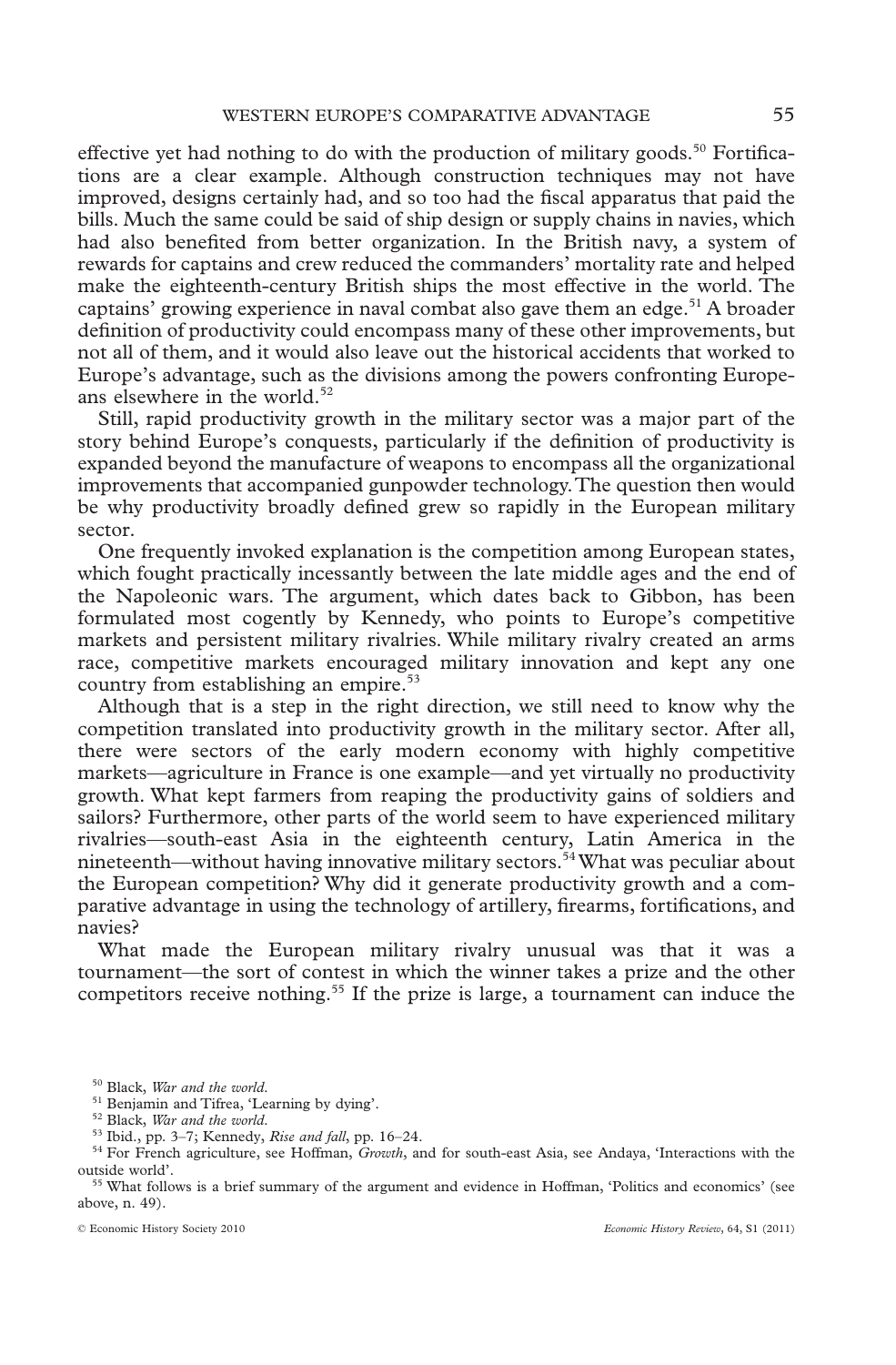competitors to exert enormous effort in the hopes of winning, and for that reason tournaments are used today to encourage innovation, as when choosing the manufacturer of a new jet fighter.

In early modern Europe, the tournament's potential contestants were the kings and princes who decided whether or not to go to war; the prize for victory was military glory and revenue from conquered territory. The sovereigns had every reason to enter the contest. They (and much of the aristocracy) had been raised since childhood to pursue glory in war, and they bore little risk in case they lost, at least in the major states. Therefore they made an enormous effort not just to ameliorate their gunpowder weapons but also to bring about all the other improvements that were part of the military revolution. In particular, they raised taxes and tried to centralize the fiscal system and military logistics, for the gunpowder technology was most effective if spending was focused on key ports, a limited number of border fortresses, and large consolidated armies. They invested heavily in improving tactics, weapons, and logistics.When the tournament was over, they would copy the tactics, weapons, and organization of the victor, and the tournament would begin another round, which yielded further advances.

Elsewhere conditions did not foster such a tournament.There might be military rivalry—as in eighteenth-century India—but the political costs of raising taxes and centralizing the fiscal system were too high. Or if there were a tournament, one contestant might end up conquering all the others and thus putting an end to the contest.That happened with theTokugawa Shogunate in Japan and in China when dynasties were strong. Another possibility is that the relevant military technology might not be amenable to improvement.That too was the case in China, where the major enemies were nomads from the north. Against them, gunpowder technology was of little use. Mounted archers or cavalry with swords were far more effective, but the relevant weapons and tactics changed little until the invention of the repeating rifle in the nineteenth century.<sup>56</sup> So even when there was a tournament, it did not produce the productivity gains achieved in Europe.

### IV

To assert that military production experienced surprising productivity growth in late medieval and early modern Europe of course fits what at least some military historians claim when they write about the military revolution.<sup>57</sup> However, the price trends and productivity estimates have important implications for economic history too. There the sustained pre-industrial productivity growth is the great surprise, particularly since it concerned a major sector of the economy and reached back perhaps four centuries before the onset of the industrial revolution. The rates of total factor productivity growth were substantially higher than the 0.1 per cent or less that characterized most pre-industrial economies.Why did all the productivity growth in the military realm not spark economic growth elsewhere in the economy?

It was not, to repeat, that the military sector was small. In 1752, for example, French military expenditure amounted to somewhere between 3 and 7 per cent of

<sup>56</sup> Chase, *Firearms*.

<sup>57</sup> Black, *Military revolution*.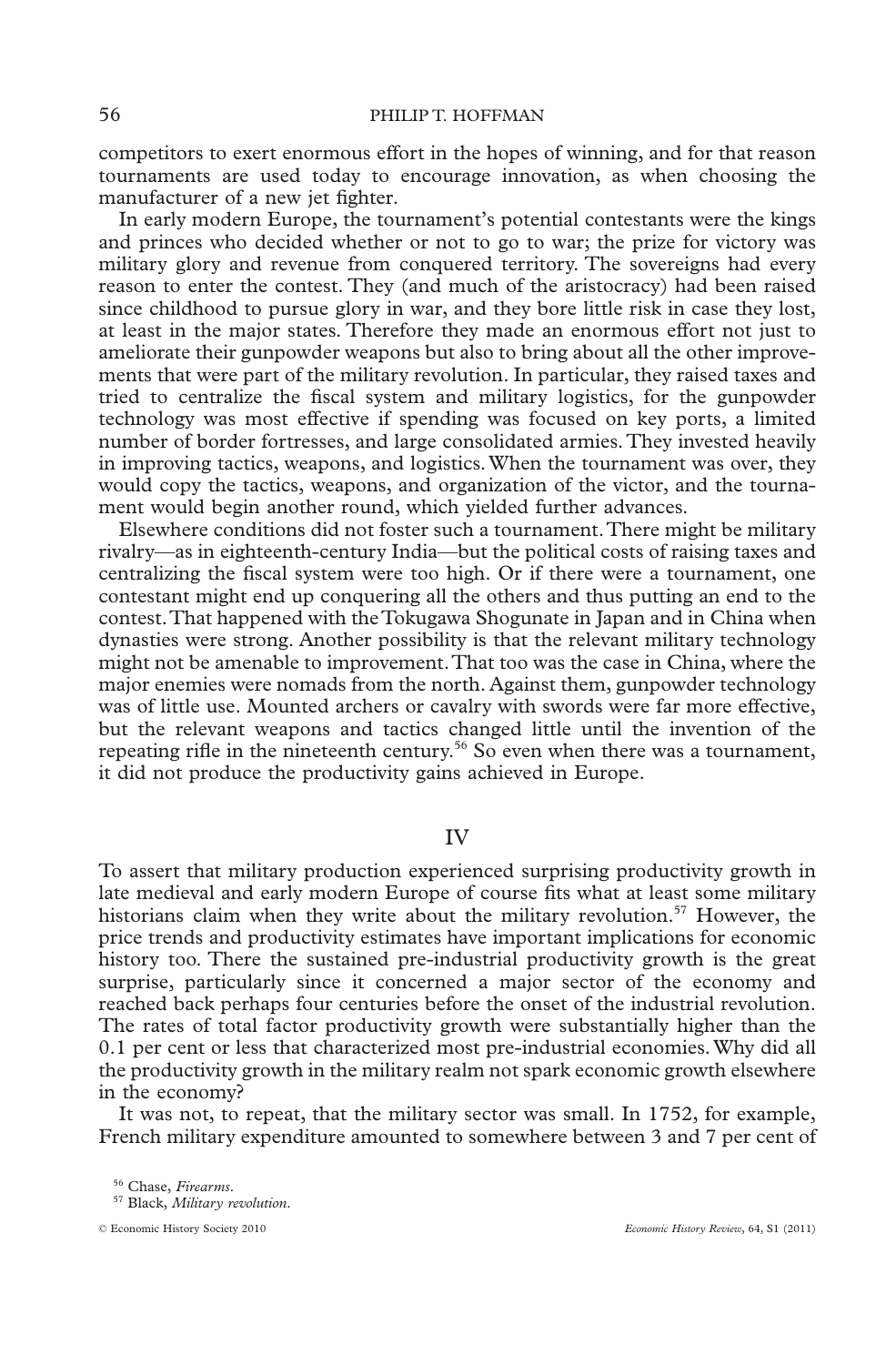GDP (a fraction comparable to defence spending in the US or the USSR at the end of the Cold War) despite it being a year of peace. Figures in other European countries were similar and of course soared even higher in wartime,<sup>58</sup> but the incessant warfare that resulted from all this spending ended up interfering with trade and destroying enormous amounts of capital in other parts of the economy.<sup>59</sup> The growth in the military sector was more than cancelled out by the damage done by war.

Here one could even ask whether a dynamic military sector possibly delayed economic growth by diverting talent and resources to destructive activity. Mokyr has argued that warfare did not spur technical change in the civilian economy, but perhaps the toll war took was even greater than he supposed.<sup>60</sup> A careful assessment would of course have to take into account conceivable positive spillovers from the military sector in areas such as machining and metallurgy or in the security that navies provided for international trade. Those spillovers were perhaps larger in eighteenth-century Britain than on the continent, since Britain escaped most of the harm that land war caused. The assessment would also have to acknowledge that borrowing for warfare helped create European financial markets. But it would entail calculating whether the poor economies of early modern Europe were massively overinvested in the military.What would have happened to western European economies if the resources and talent that worked such wonders in the military sector had instead been allocated to the civilian economy? Could they (and perhaps even some of the military technology) have found ready application in civilian enterprises? If so, could this help explain why western Europe industrialized rapidly after 1815, when a century of relative peace allowed talent and inventive effort to shift to civilian use?

#### *California Institute of Technology*

| Date submitted            | 9 March 2008     |
|---------------------------|------------------|
| Revised version submitted | 5 September 2009 |
| Accepted                  | 14 October 2009  |

#### DOI: 10.1111/j.1468-0289.2010.00522.x

<sup>58</sup> The 1752 figures come from Riley, *SevenYearsWar*, pp. 57–8, using Riley's 1747 and 1757 GDP estimates. The 7% figure uses the lower 1747 GDP estimate and includes spending on foreign affairs and payments on past war debt in the military total. The 3% figure excludes debt payments and foreign affairs and relies on the higher 1757 GDP estimate. For military spending elsewhere in early modern Europe, see Hoffman and Rosenthal, 'Political economy', p. 36. For military spending *c*.1991 in the US (4.9% of GDP) and the USSR (10.3%), see Hartley and Sandler, eds., *Handbook*, vol. 1, p. 59.

<sup>59</sup> For examples of how warfare destroyed capital and interfered with trade, see Hoffman, *Growth*, pp. 185–6, 202–3.

<sup>60</sup> Mokyr, *Lever of riches*, pp. 183–6, 207–8.

#### **Footnote references**

Acemoglu, D., Johnson, S., and Robinson, J. A., 'Reversal of fortune: geography and institutions in the making of the modern world income distribution', *Quarterly Journal of Economics*, 117 (2002), pp. 1231–94.

Agoston, G., *Guns for the sultan: military power and the weapons industry in the Ottoman Empire* (Cambridge, 2005). Allen, R. C., *Enclosure and the yeoman* (Oxford, 1992).

Allen, R. C., 'Real wages in Europe and Asia: a first look at the long-term patterns', in R. C. Allen, T. Bengtsson, and M. Dribe, eds., *Living standards in the past: new perspectives on well-being in Asia and Europe* (Oxford, 2005), pp. 111–30.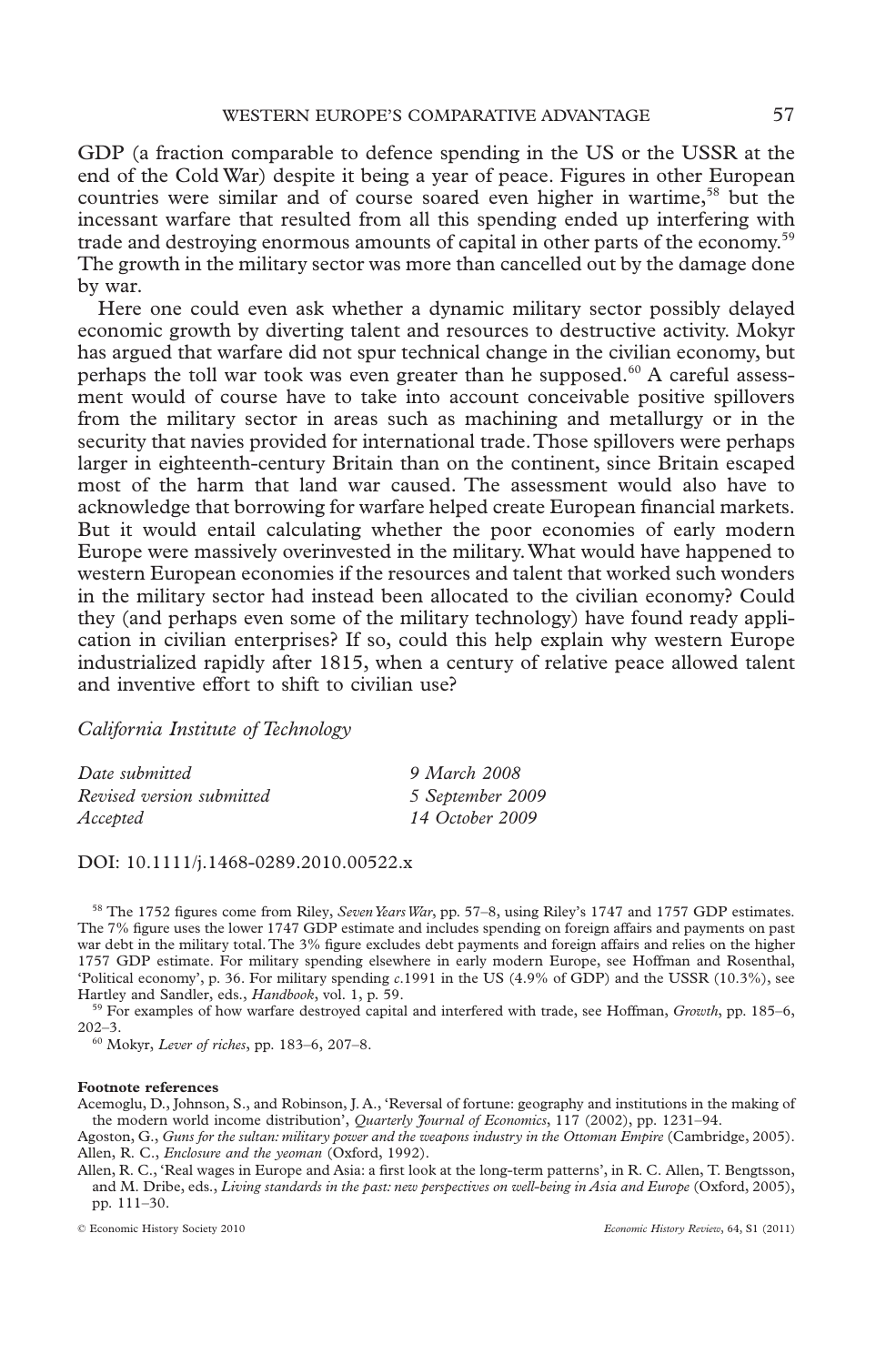- Allen, R. C., Bassino, J.-P., Ma, D., Moll-Murata, C., and van Zanden, J. L., 'Wages, prices, and living standards in China, 1738–1925: in comparison with Europe, Japan, and India', *Economic History Review* (forthcoming).
- Andaya, L., 'Interactions with the outside world and adaptation in southeast Asian society, 1500–1800', in N. Tarling, ed., *The Cambridge history of southeast Asia* (Cambridge, 1999), pp. 1–57.
- d'Avenel, G., *Histoire économique de la propriété, des salaires, des denrées et de tous les prix en général, depuis l'an 1200 jusqu'en l'an 1800*, 7 vols. (New York, 1968).
- Benjamin, D. K. and Tifrea, A., 'Learning by dying: combat performance in the age of sail', *Journal of Economic History*, 67 (2007), pp. 968–1000.
- Beveridge, W. H. B., *Prices and wages in England from the twelfth to the nineteenth century* (1965).
- Bidwell, S., *Swords for hire: European mercenaries in eighteenth-century India* (1971).
- Black, J., *A military revolution? Military change and European society, 1550–1800* (Atlantic Highlands, 1991).
- Black, J., *War and the world: military power and the fate of continents, 1450–2000* (New Haven, 1998).
- Blanchard, A., Contamine, P., Corvisier, A., Meyer, J., and Mollat du Jourdan, M., *Histoire militaire de la France: vol. 1: Des origines à 1715*, A. Corvisier, ed., (Paris, 1992).

Bonaparte, N.-L. and Favé, I., *Etudes sur le passé et l'avenir de l'artillerie*, 6 vols. (Paris, 1846–72).

- Broadberry, S. N., 'Total Factor Productivity', in J. Mokyr, ed., *The Oxford encyclopedia of economic history* (Oxford, 2003), vol. 5, pp. 128–32.
- Broadberry, S. and Gupta, B., 'The early modern great divergence: wages, prices and economic development in Europe and Asia, 1500–1800', *Economic History Review*, LIX (2006), pp. 2–31.
- Chase, K. W., *Firearms: a global history to 1700* (Cambridge, 2003).
- Chisholm, H., ed., *The Encyclopædia Britannica: a dictionary of arts, sciences, literature and general information*, 28 vols. (New York, 1910).
- Cipolla, C. M., *Guns,sails and empires;technological innovation and the early phases of European expansion,1400–1700* (New York, 1966).
- Clark, G., 'The cost of capital and medieval agricultural technique', *Explorations in Economic History*, 25 (1988), pp. 265–94.
- Clark, G., *A farewell to alms: a brief economic history of the world* (Princeton, 2007).
- Contamine, P., 'Les industries de guerre dans la France de la Renaissance: L'exemple de l'artillerie', *Revue Historique*, 550 (1984), pp. 249–80.
- Cooper, R. G. S., *The Anglo-Maratha campaigns and the contest for India* (Cambridge, 2003).
- Cosandey, D., *Le secret de l'Occident: du miracle passé au marasme présent* (Paris, 1997).
- Crafts, N. F. R. and Harley, C. K., 'Output growth and the British industrial revolution: a restatement of the Crafts-Harley view', *Economic History Review*, XLV (1992), pp. 703–30.
- Diamond, J. M., *Guns, germs, and steel: the fates of human societies* (New York, 1997).
- Diderot, D. and d'Alembert, J. L. R., eds., *Encyclopédie ou dictionnaire raisonné des sciences, des arts et des métiers, par une société de gens de lettres*, 28 vols. (Paris, 1751–72).
- Dubled, H.,'L'artillerie royale française à l'époque de CharlesVII et au début du règne de Louis XI (1437–1469): Les frères Bureau', *Mémorial de l'Artillerie Française*, 50 (1976), pp. 556–637.
- Fazl 'Allami, A., *Ain i Akbari*, H. Blochmann, trans. (Calcutta, 1873).
- Gaier, C., 'Le commerce des armes en Europe au XVe siècle', in ••. ••, ed., *Armi e cultura Bresciano, 1420–1870* (Brescia, 1981), pp. 155–68.
- Gandilhon, R., *La politique économique de Louis XI* (Paris, 1941).
- Goldstone, J., *The rise of the West, 1500–1850: entrepreneurship, culture, and the birth of modern economic growth* (forthcoming).
- Gommans, J., *Mughal warfare: Indian frontiers and high roads to empire, 1500–1700* (2003).
- Gommans, J. and Kolff, D. H. A., eds., *Warfare and weaponry in South Asia 1000–1800* (Oxford, 2001).
- Guyot, C., 'Essai sur l'aisance relative du paysan Lorrain à partir du XVe siècle', *Mémoires de l'Académie de Stanislas*, ser. 5, 6 (1888), pp. 1–130.
- Guyot, P.-J., *Répertoire universel et raisonné de jurisprudence civile, criminelle, canonique et bénéficiale*, 17 vols. (Paris, 1784–5).
- Hall, B. S., *Weapons and warfare in renaissance Europe: gunpowder, technology, and tactics* (Baltimore, 1997).
- Harley, C. K., 'Reassessing the industrial revolution: a macro view', in J. Mokyr, ed., *The British industrial revolution: an economic perspective* (Boulder, 1993), pp. 171–226.
- Hartley, K. and Sandler, T., eds., *Handbook of defense economics*, 2 vols. (Amsterdam, 1995).
- Held, R., *The age of firearms: a pictorial history* (1957).
- Helpman, E., 'The structure of foreign trade', *Journal of Economic Perspectives*, 13 (1999), pp. 121–44.
- Heywood, C., 'The activities of the state cannon-foundry (Tophane-I'amire) at Istanbul in the early sixteenth century according to an unpublished Turkish source', in C. Heywood, ed., *Writing Ottoman history: documents and interpretations* (Aldershot, 2002), pp. 209–16.
- Heywood, C., 'Notes on the production of fifteenth-century Ottoman cannon', in C. Heywood, ed., *Writing Ottoman history: documents and interpretations* (Aldershot, 2002), pp. 1–22.
- Hoffman, P. T., *Growth in a traditional society* (Princeton, 1996).